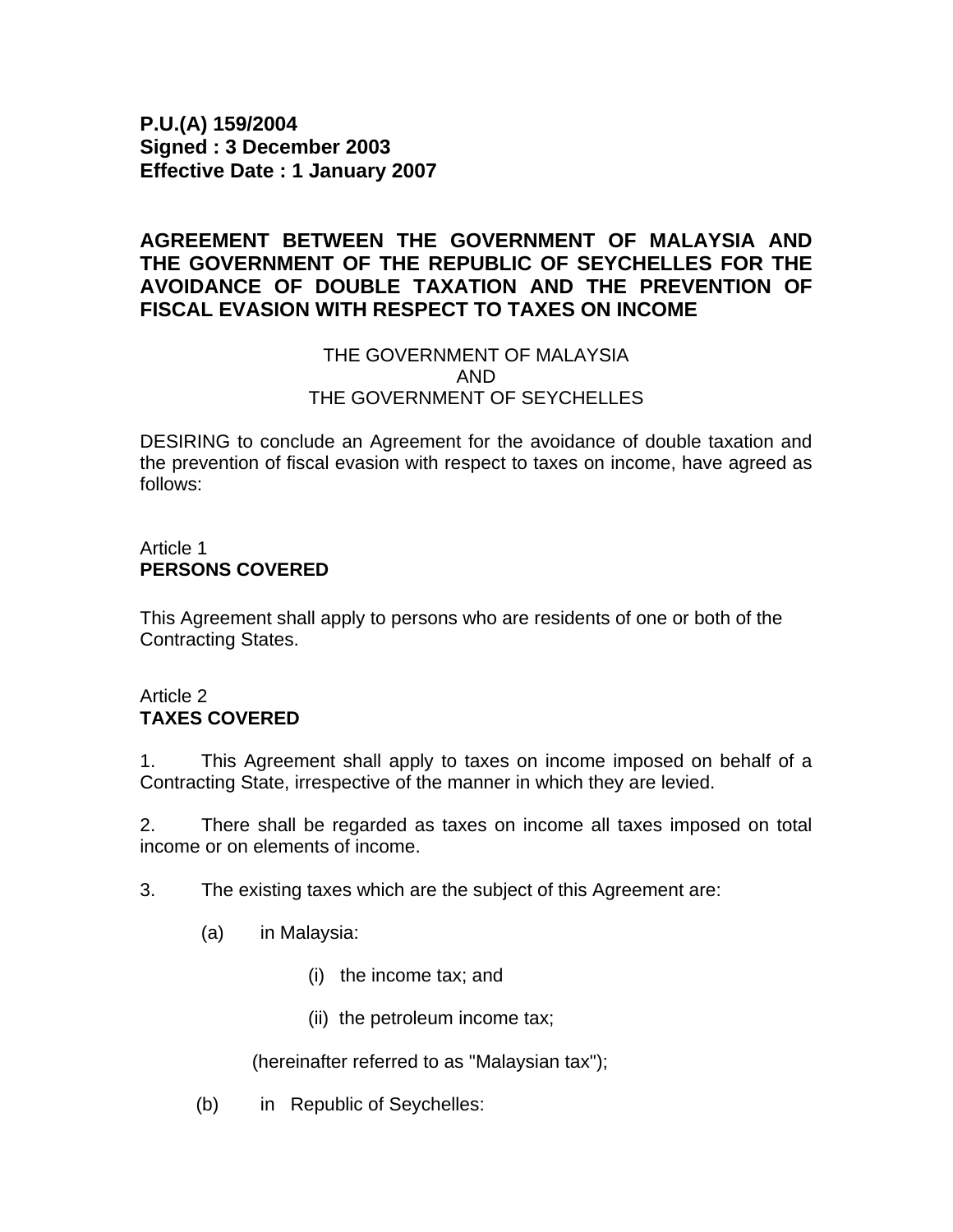- (i) the business tax; and
- (ii) the petroleum income tax;

### ((hereinafter referred to as "Seychelles tax").

4. This Agreement shall also apply to any identical or substantially similar taxes which are imposed after the date of signature of this Agreement in addition to, or in place of, the existing taxes. The competent authorities of the Contracting States shall notify each other of any significant changes that have been made in their respective taxation laws.

### Article 3 **GENERAL DEFINITIONS**

1. For the purposes of this Agreement, unless the context otherwise requires:

- (a) the term "Malaysia" means the territories of the Federation of Malaysia, the territorial waters of Malaysia and the sea-bed and subsoil of the territorial waters, and includes any area extending beyond limits of the territorial waters of Malaysia, and the sea-bed and subsoil of any such area, which has been or may hereafter be designated under the laws of Malaysia and in accordance with international law as an area over which Malaysia has sovereign rights for the purposes of exploring and exploiting the natural resources, whether living or non-living;
- (b) the term "Seychelles" means the territory of the Republic of Seychelles including its exclusive economic zone and continental shelf where Seychelles exercises sovereign rights and jurisdiction in conformity with the provisions of the United Nations Convention on the Law of the Sea;
- (c) the term "person" includes an individual, a company, a trust, a fund and any other body of persons;
- (d) the term "company" means any body corporate or any entity which is treated as a body corporate for tax purposes;
- (e) the terms "enterprise of a Contracting State" and "enterprise of the other Contracting State" means respectively an enterprise carried on by a resident of a Contracting State and an enterprise carried on by a resident of the other Contracting State;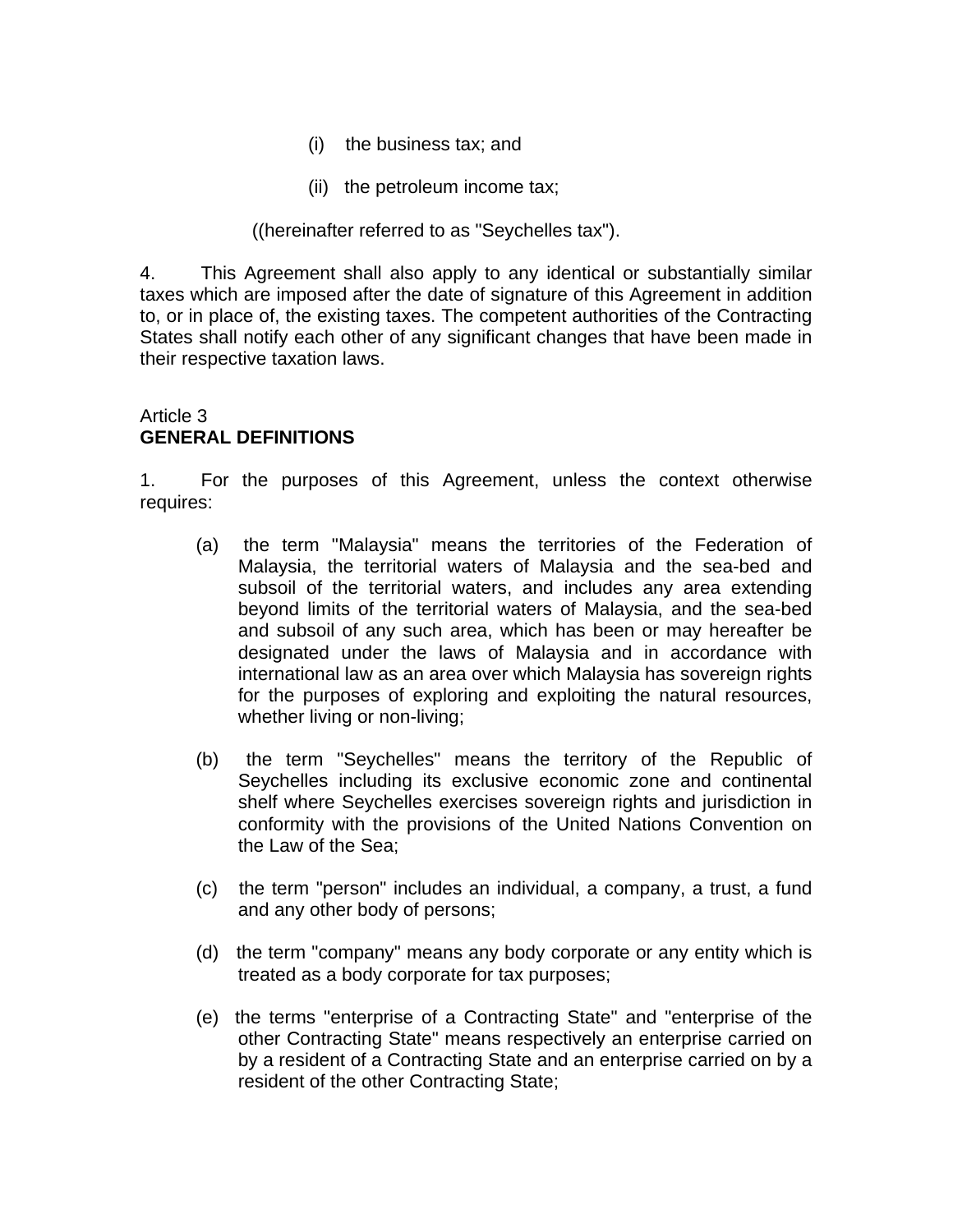- (f) the term "national" means:
	- (i) any individual possessing the nationality or citizenship of a Contracting State;
	- (ii) any legal person, partnerships, association deriving its status as such from the laws in force in that Contracting State;
- (g) the term "international traffic" means any transport by a ship or aircraft operated by an enterprise of a Contracting State except when the ship or aircraft is operated solely between places in the other Contracting State;
- (h) the term "competent authority" means:
	- (i) in the case of Malaysia, the Minister of Finance or his authorized representative;
	- (ii) in the case of Seychelles, the Minister of Finance or his authorized representative.

2. As regards the application of this Agreement at any time by a Contracting State, any term not defined therein shall, unless the context otherwise requires, have the meaning that it has at that time under the law of that State for the purposes of the taxes to which this Agreement applies, any meaning under the applicable tax laws of that State prevailing over a meaning given to the term under other laws of that State.

### Article 4 **RESIDENT**

1. For the purposes of this Agreement, the term "resident of a Contracting State" means any person who, under the laws of that State, is liable to tax therein by reason of his domicile, residence, place of management or any other criterion of a similar nature, and also includes that State, any political subdivision, local authority or a statutory body thereof.

2. Where by reason of the provisions of paragraph 1 an individual is a resident of both Contracting States, then his status shall be determined as follows:

(a) he shall be deemed to be a resident only of the State in which he has a permanent home available to him; if he has a permanent home available to him in both States, he shall be deemed to be a resident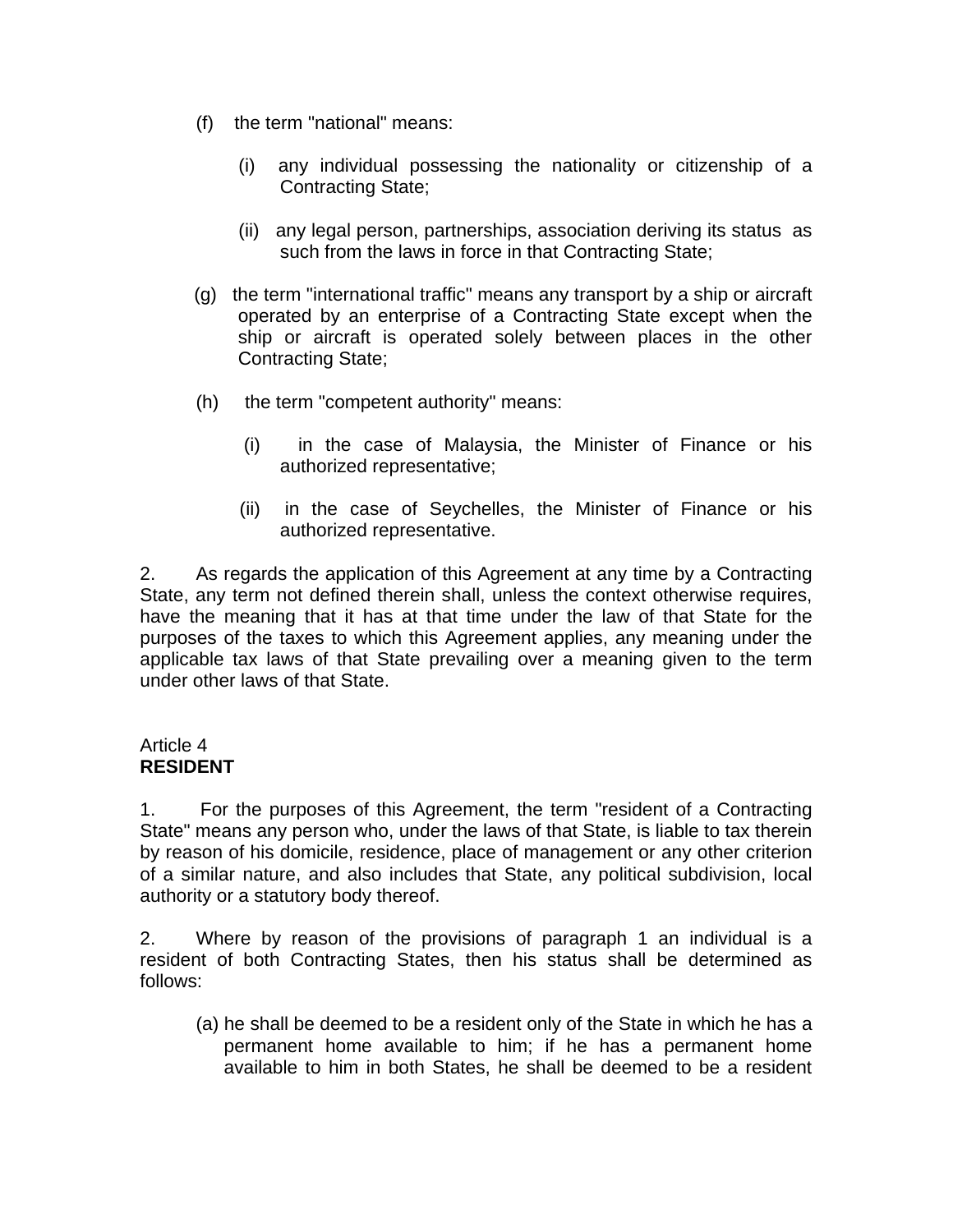only of the State with which his personal and economic relations are closer (center of vital interests);

- (b) if the State in which he has his center of vital interests cannot be determined, or if he has not a permanent home available to him in either State, he shall be deemed to be a resident only of the State in which he has an habitual abode;
- (c) if he has an habitual abode in both State or in neither of them, he shall be deemed to be a resident only of the State of which he is a national;
- (d) if he is a national of both States or of neither of them, the competent authorities of the Contracting States shall settle the question by mutual agreement.

3. Where by reason of the provisions of paragraph 1 a person other than an individual is a resident of both Contracting States, then the competent authorities of the Contracting States shall settle the question by mutual agreement.

### Article 5 **PERMANENT ESTABLISHMENT**

1. For the purposes of this Agreement, the term "permanent establishment" means a fixed place of business through which the business of an enterprise is wholly or partly carried on.

- 2. The term "permanent establishment" includes especially:
	- (a) a place of management;
	- (b) a branch;
	- (c) an office;
	- (d) a factory;
	- (e) a workshop; and
	- (f) a mine, an oil or gas well, a quarry or any other place of exploration for, or extraction or exploitation of natural resources or drilling rig.

3. The term "permanent establishment" likewise encompasses a building site, a construction, assembly or installation project or any supervisory activity in connection therewith, but only where such site, project or activity continues for a period of more than 6 months.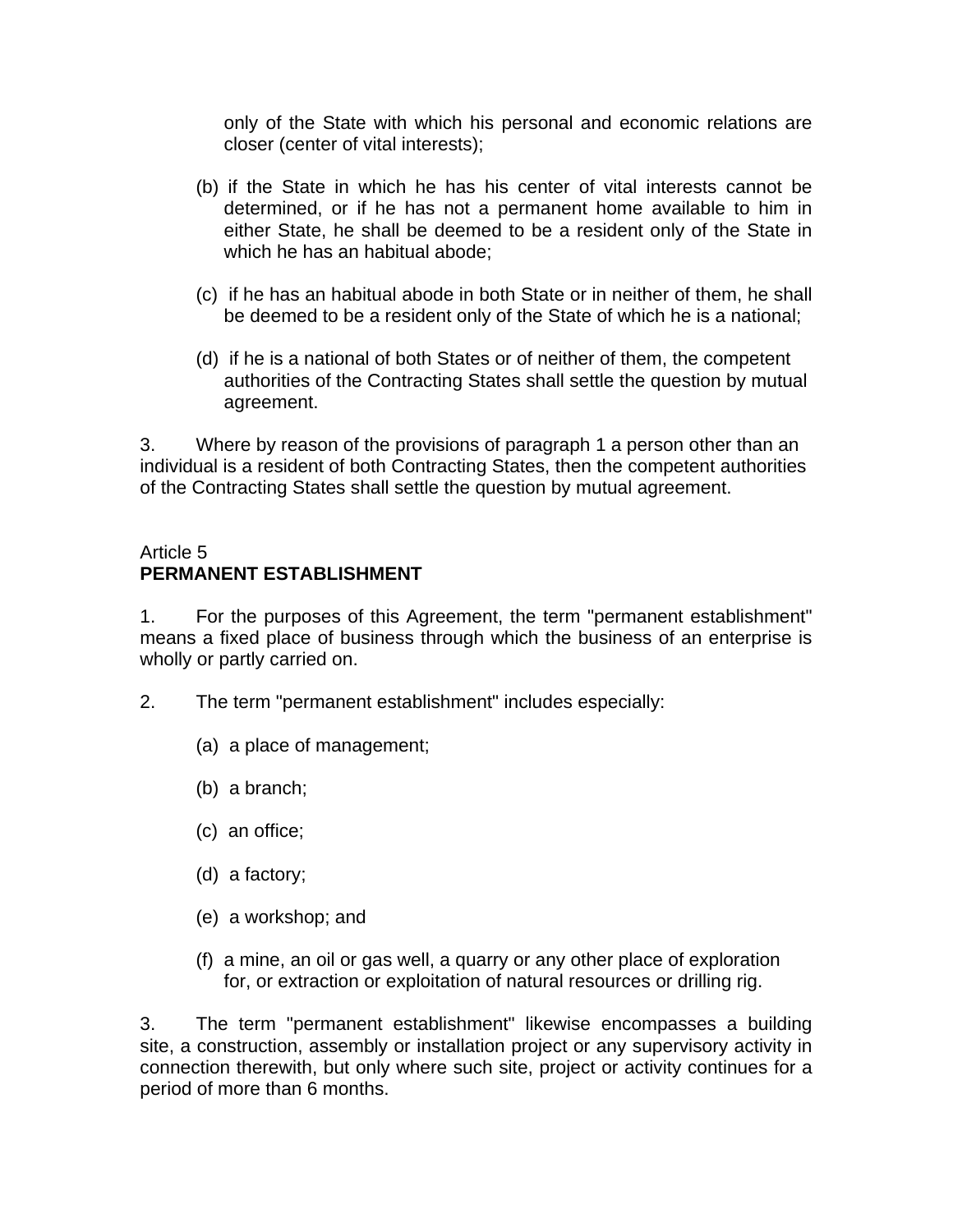4. Notwithstanding the preceding provisions of this Article, the term "permanent establishment" shall be deemed not to include:

- (a) the use of facilities solely for the purpose of storage, display or delivery of goods or merchandise belonging to the enterprise;
- (b) the maintenance of a stock of goods or merchandise belonging to the enterprise solely for the purpose of storage, display or delivery;
- (c) the maintenance of a stock of goods or merchandise belonging to the enterprise solely for the purpose of processing by another enterprise;
- (d) the maintenance of a fixed place of business solely for the purpose of purchasing goods or merchandise, or of collecting information, for the enterprise;
- (e) the maintenance of a fixed place of business solely for the purpose of carrying on, for the enterprise, any other activity of a preparatory or auxiliary character;
- (f) the maintenance of a fixed place of business solely for any combination of activities mentioned in sub-paragraphs (a) to (e), provided that the overall activity of the fixed place of business resulting from this combination is of a preparatory or auxiliary character.

5. Notwithstanding the provisions of paragraphs 1 and 2, where a person - other than an agent of an independent status to whom paragraph 7 applies -- is acting in one of the State on behalf of an enterprise of the other State, that enterprise shall be deemed to have a permanent establishment in the firstmentioned State in respect of any activities which that person undertakes for the enterprise if the person:

- (a) has, and habitually exercises in the first-mentioned State an authority to conclude contracts in the name of the enterprise, unless the activities of such person are limited to those mentioned in paragraph 4 which, if exercised through a fixed place of business, would not make this fixed place of business a permanent establishment under the provisions of that paragraph; or
- (b) has no such authority, but habitually maintains in the first-mentioned State a stock of goods or merchandise belonging to the enterprise from which he regularly fills orders on behalf of the enterprise.

6. An enterprise of a Contracting State shall not be deemed to have a permanent establishment in the other Contracting State merely because it carries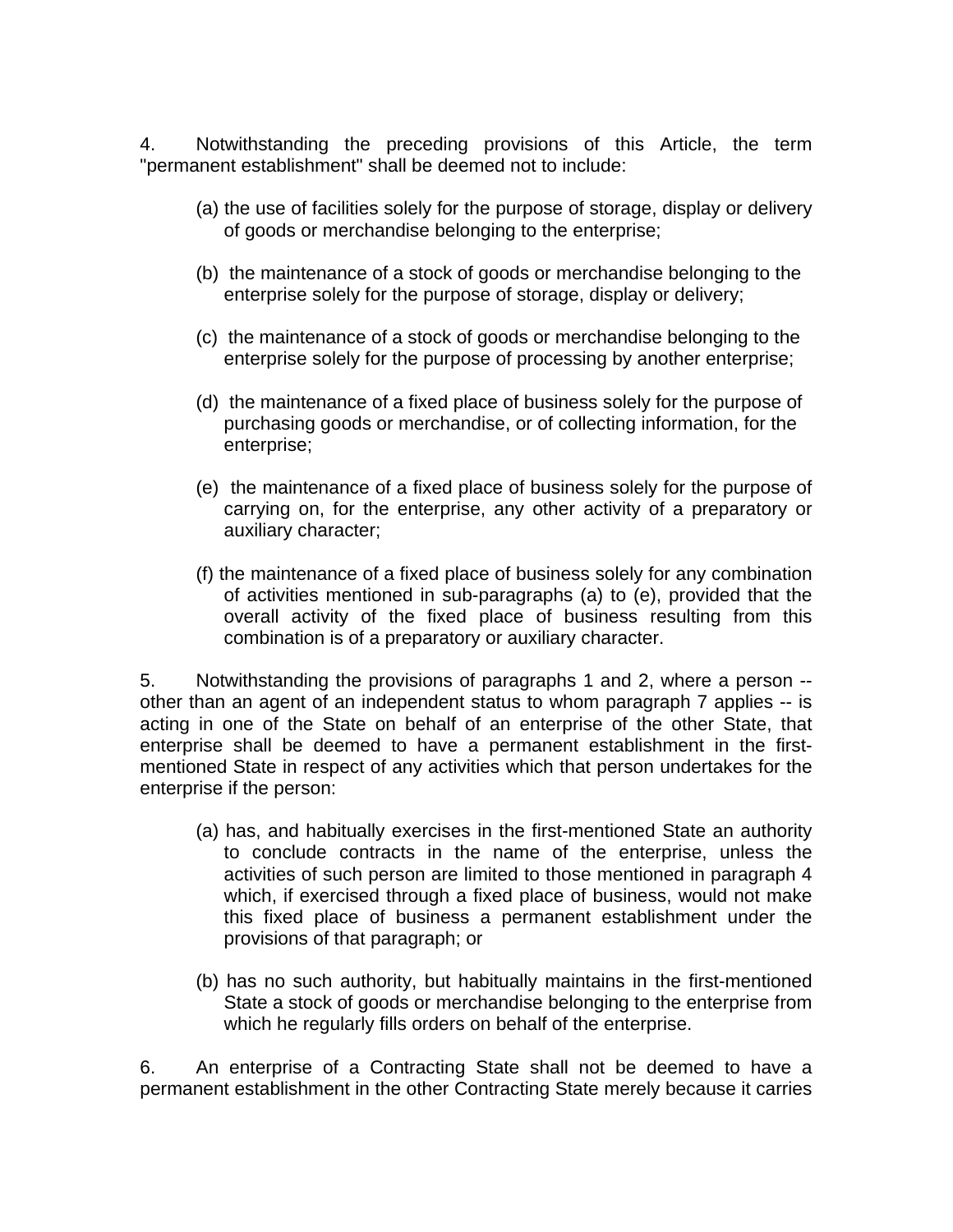on business in that other State through a broker, general commission agent or any other agent of an independent status, provided that such persons are acting in the ordinary course of their business.

7. The fact that a company which is a resident of a Contracting State controls or is controlled by a company which is a resident of the other Contracting State, or which carries on business in that other State (whether through a permanent establishment or otherwise), shall not of itself constitute either company a permanent establishment of the other.

# Article 6

# **INCOME FROM IMMOVABLE PROPERTY**

1. Income derived by a resident of a Contracting State from immovable property (including income from agriculture or forestry) situated in the other Contracting State may be taxed in that other State.

2. The term "immovable property" shall have the meaning which it has under the law of the Contracting State in which the property in question is situated. The term shall in any case include property accessory to immovable property, livestock and equipment used in agriculture and forestry, rights to which he provisions of general law respecting landed property apply, usufruct of immovable property and rights to variable or fixed payments as consideration for the working of, or the right to work, mineral deposits, sources and other natural resources; ships, boats and aircraft shall not be regarded as immovable property.

3. The provisions of paragraph 1 shall apply to income derived from the direct use, letting, or use in any other form of immovable property.

4. The provisions of paragraphs 1 and 3 shall also apply to the income from immovable property of an enterprise and to income from immovable property used for the performance of independent personal services.

# Article 7 **BUSINESS PROFITS**

1. The profits of an enterprise of a Contracting State shall be taxable only in that State unless the enterprise carries on business in the other Contracting State through a permanent establishment situated therein. If the enterprise carries on business as aforesaid, the profits of the enterprise may be taxed in the other State but only so much thereof as is attributable to that permanent establishment.

2. Subject to the provisions of paragraph 3, where an enterprise of a Contracting States carries on business in the other Contracting State through a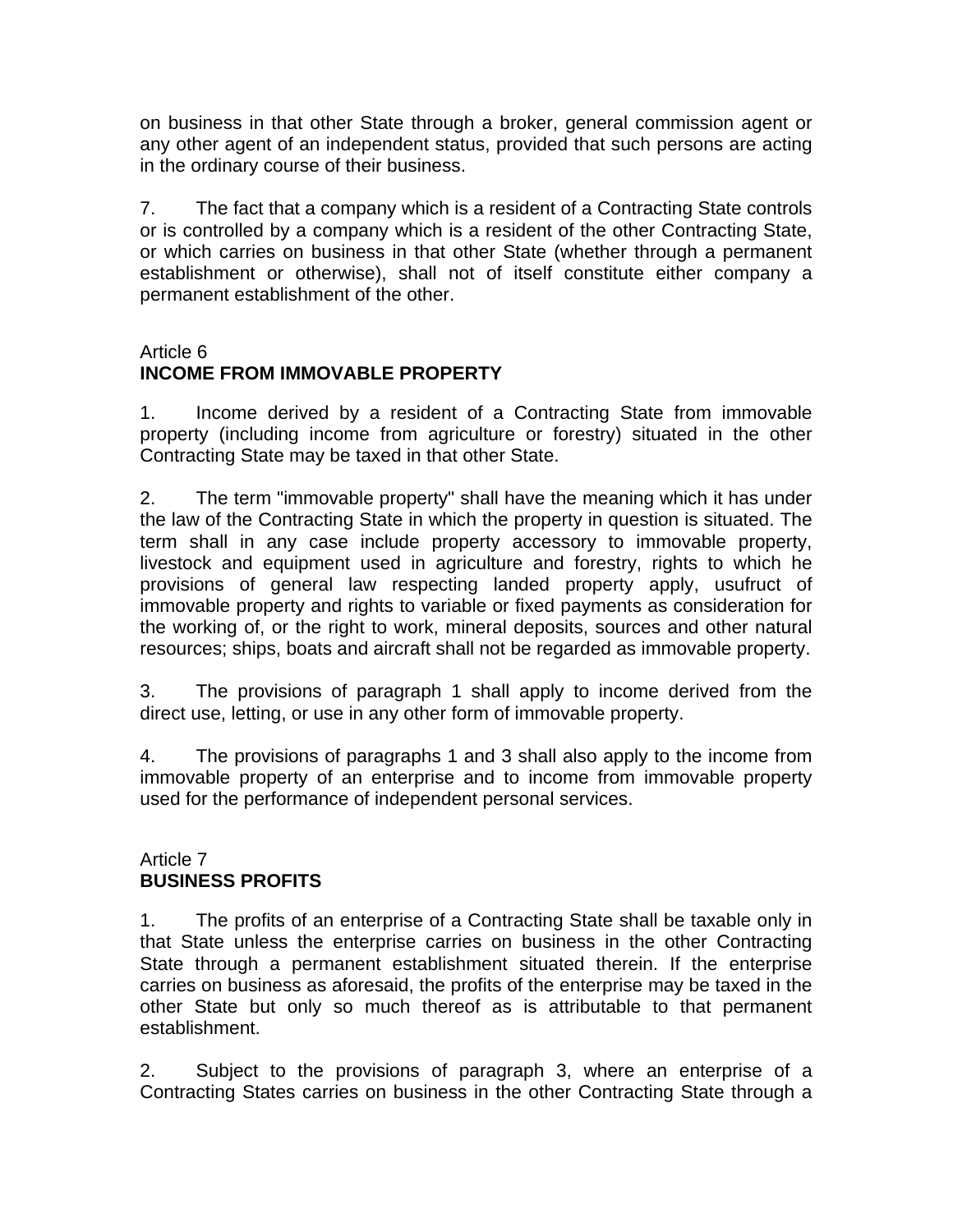permanent establishment situated therein, there shall in each Contracting State be attributed to that permanent establishment the profits which it might be expected to make if it were a district and separate enterprise engaged in the same or similar activities under the same or similar conditions and dealing wholly independently with the enterprise of which it is a permanent establishment.

3. In determining the profits of a permanent establishment, there shall be allowed as deduction expenses which are incurred for the purposes of the permanent establishment, including executive and general administrative expenses so incurred, whether in the State in which the permanent establishment is situated or elsewhere.

4. If the information available to the competent authority is inadequate to determine the profits to be attributed to the permanent establishment of an enterprise, nothing in this Article shall affect the application of any law of that State relating to the determination of the tax liability of a person by the exercise of a discretion or the making of an estimate by the competent authority, provided that the law shall be applied, so far as the information available to the competent authority permits in accordance with the principles of this Article.

5. No profits shall be attributed to a permanent establishment by reason of the mere purchase by that permanent establishment of goods or merchandise for the enterprise.

6. For the purposes of the preceding paragraphs, the profits to be attributed to the permanent establishment shall be determined by the same method year by year unless there is good and sufficient reason to the contrary.

7. Where profits include items of income which are dealt with separately in other Articles of this Agreement; then the provisions of those Articles shall not be affected by the provisions of this Article.

### Article 8 **SHIPPING AND AIR TRANSPORT**

1. Profits of an enterprise of a Contracting State from the operation of ships or aircraft in international traffic shall be taxable only in that State.

2. For the purposes of this Article, profits from the operation of ships or aircraft in international traffic include:

- (a) income from the rental on a bareboat basis of ships or aircraft; and
- (b) profits from the use, maintenance or rental of containers (including trailers and related equipment for the transport of containers) used for the transport of goods or merchandise,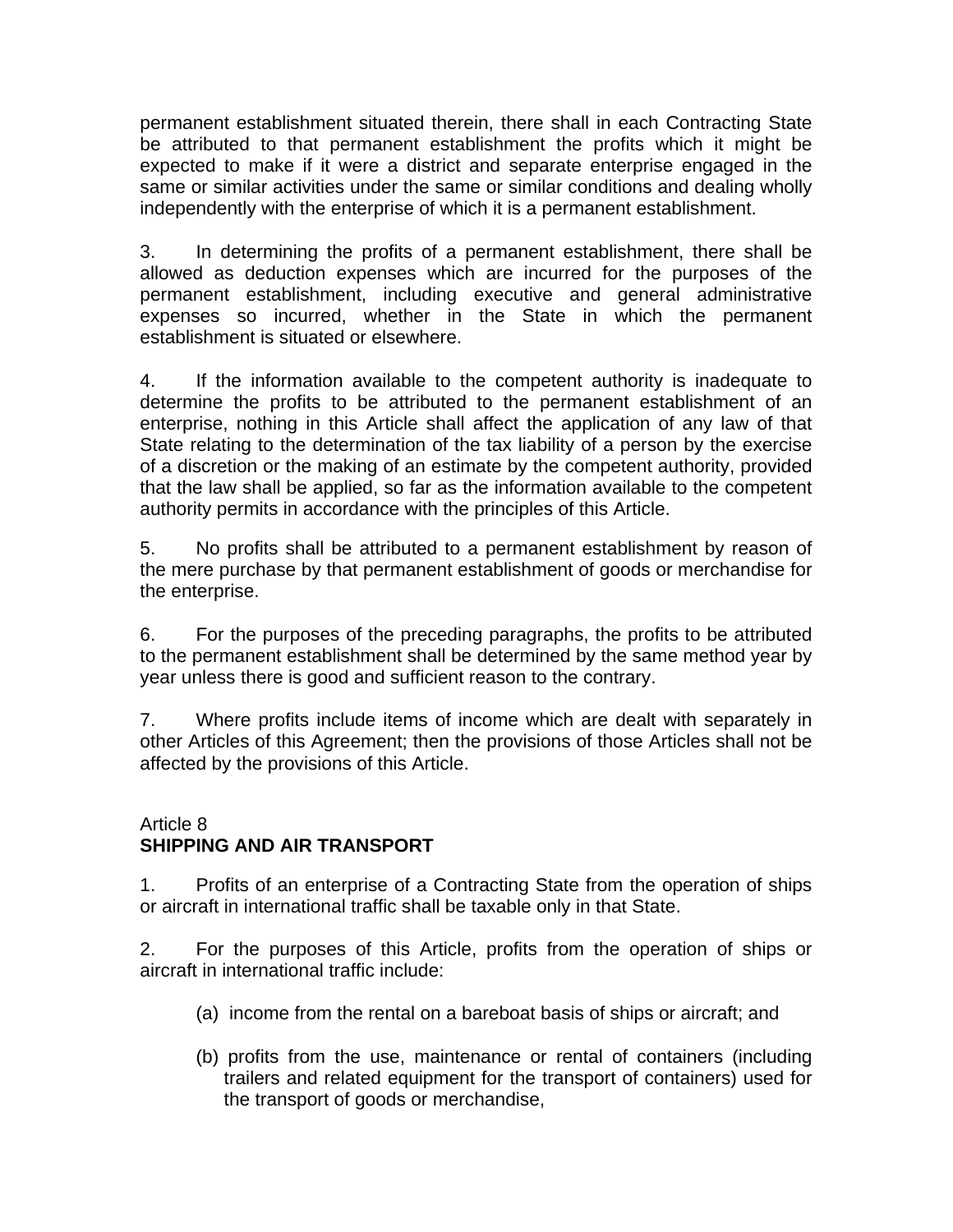where such rental or such use, maintenance or rental, as the case may be, is in the course of a business incidental to the operation of ships or aircraft in international traffic.

3. Paragraph 1 shall also apply to the share of the profits from the operation of ships or aircraft derived by an enterprise of a Contracting State through participation in a pool, a joint business or an international operating agency.

### **Article 9 Associated Enterprises**

1. Where:

- (a) an enterprise of a Contracting State participates directly or indirectly in the management, control or capital of an enterprise of the other Contracting State, or
- (b) the same persons participate directly or indirectly in the management, control or capital of an enterprise of a Contracting State and an enterprise of the other Contracting State,

and in either case conditions are made or imposed between the two enterprises in their commercial or financial relations which differ from those which would be made between independent enterprises, then any profits which would, but for those conditions, have accrued to one of the enterprises, but, by reason of those conditions, have not so accrued, may be included in the profits of that enterprise and taxed accordingly.

2. Where a Contracting State includes in the profits of an enterprise of that State -- and taxes accordingly -- profits on which an enterprise of the other Contracting State has been charged to tax in that other State and the profits so included are profits which would have accrued to the enterprise of the firstmentioned State if the conditions made between the two enterprises had been those which would have been made between independent enterprises, then that other State shall make an appropriate adjustment to the amount of the tax charged therein on those profits where that other State considers the adjustment justified. In determining such adjustment, due regard shall be had to the other provisions of this Agreement and the competent authorities of the Contracting States shall if necessary consult each other.

# **Article 10 Dividends**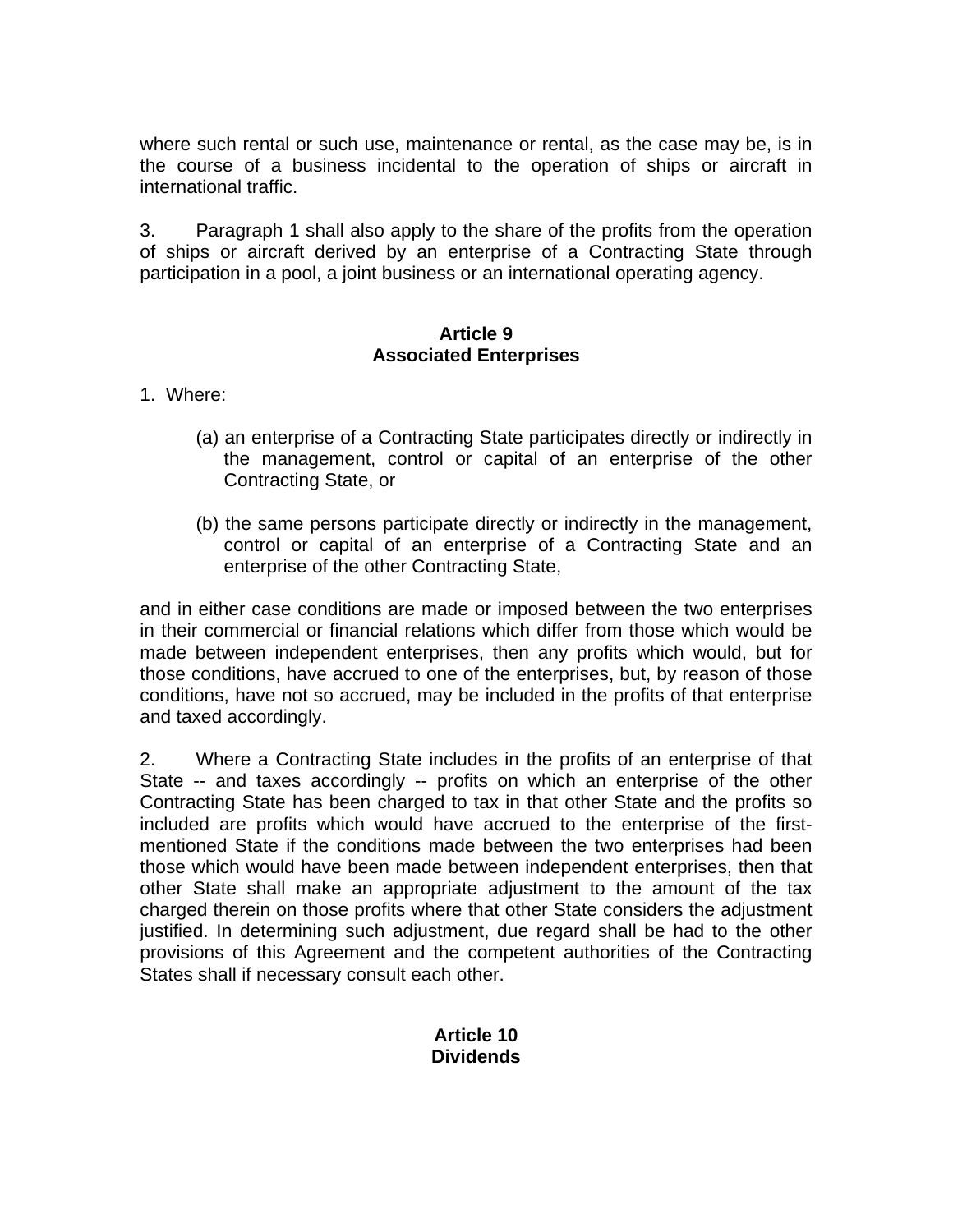1. Dividends paid by a company which is a resident of a Contracting State to a resident of the other Contracting State may be taxed in that other State.

2. However, such dividends may also be taxed in the Contracting State of which the company paying the dividends is a resident and according to the laws of that State, but if the beneficial owner of the dividends is a resident of the other Contracting State, the tax so charged shall not exceed 10 per cent of the gross amount of the dividends.

3. The term "dividends" as used in this Article means income from shares or other rights, not being debt-claims, participating in profits, as well as income from other corporate rights which is subjected to the same taxation treatment as income from shares by the laws of the State of which the company making the distribution is a resident.

4. The provisions of paragraphs 1 and 2 shall not apply if the beneficial owner of the dividends, being a resident, of a Contracting State, carries on business in the other Contracting State, of which the company paying the dividends is a resident, thought a permanent establishment situated therein, or performs in that other State independent personal services from a fixed base situated therein, and the holding in respect of which the dividends are paid is effectively connected with such permanent establishment or fixed base. In such case the provisions of Article 7 or Article 14, as the case may be, shall apply.

5. Where a company which is a resident of a Contracting State derives profits or income from the other Contracting State, that other State may not impose any tax on the dividends paid by the company, except insofar as such dividends are paid to a resident of that other State or insofar as the holding in respect of which the dividends are paid is effectively connected with a permanent establishment or a fixed base situated in that other State, nor subject the company's undistributed profits to a tax on the company's undistributed profits, even if the dividends paid or the undistributed profits consist wholly or partly of profits or income arising in such other State.

#### **Article 11 Interest**

1. Interest arising in a Contracting State and paid to a resident of the other Contracting State may be taxed in that other State.

2. However, such interest may also be taxed in the Contracting State in which it arises, and according to the laws of that State, but if the beneficial owner of the interest is a resident of the other Contracting State, the tax so charged shall not exceed 10 per cent of the gross amount of the interest.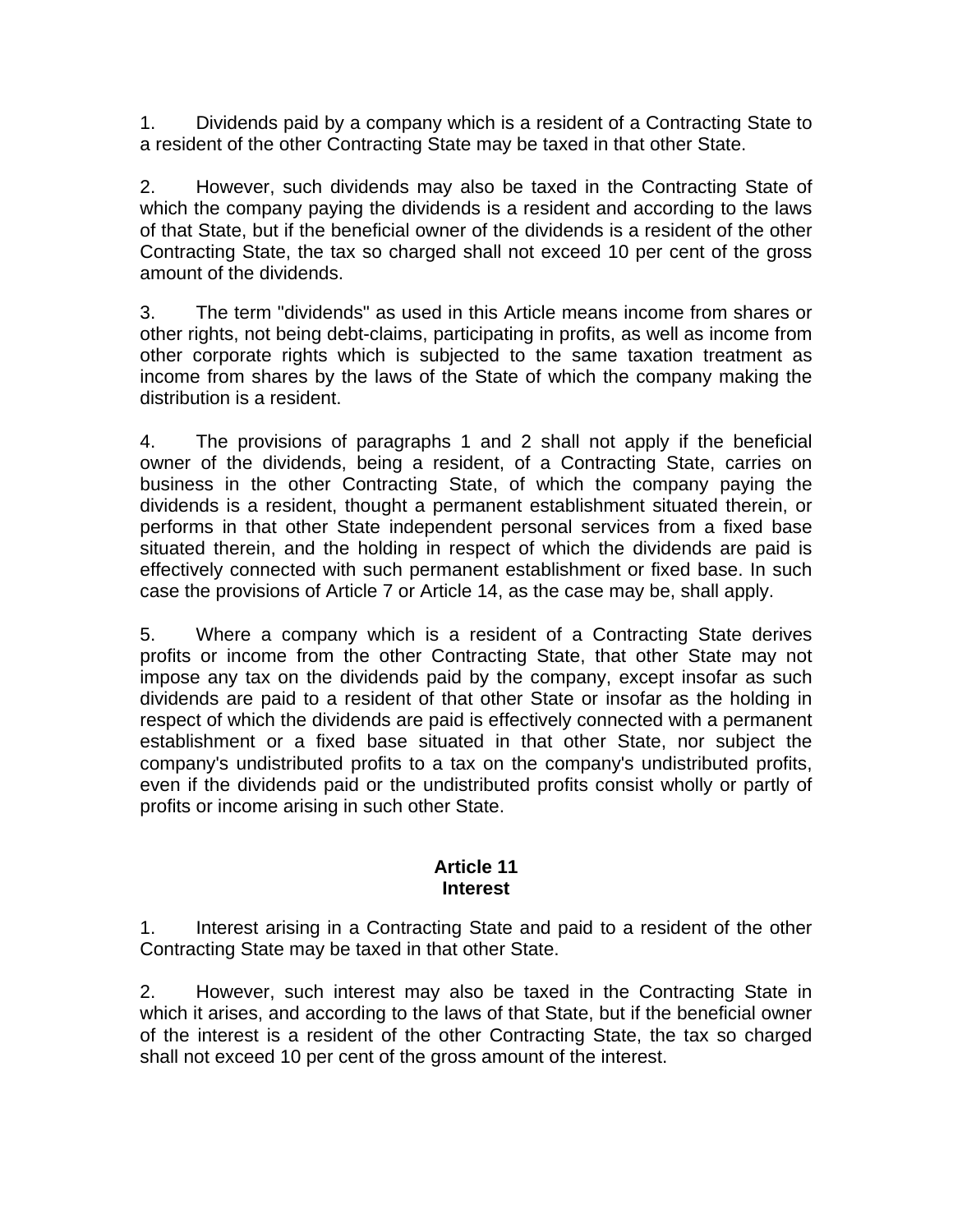3. Notwithstanding the provisions of paragraph 2, the Government of a Contracting State shall be exempt from tax in other Contracting State in respect of interest derived by the Government from that other State.

- 4. For the purposes of paragraph 3, the term "Government":
	- (a) in the case of Malaysia means the Government of Malaysia and shall include:
		- (i) the governments of the states;
		- (ii) the Bank Negara Malaysia;
		- (iii) the local authorities;
		- (iv) the statutory bodies; and
		- (v) the Export-Import Bank of Malaysia Berhad (EXIM Bank);
	- (b) in the case of Seychelles means the Government of the Republic of Seychelles and shall include:
		- (i) in the Central Bank of Seychelles; and
		- (ii) the statutory bodies.

5. The term "interest" as used in this Article means income from debt-claims of every kind, whether or not secured by mortgage and whether or not carrying a right to participate in the debtor's profits, and in particular, income from government securities and income from bonds or debentures, including premiums attaching to such securities, bonds or debentures. Penalty charges for late payment shall not be regarded as interest for the purpose of this Article.

6. The provisions of paragraphs 1 and 2 shall not apply if the beneficial owner of the interest, being a resident of a Contracting State, carries on business in the other Contracting State in which the interest arises, through a permanent establishment situated therein, or performs in that other State independent personal services from a fixed base situated therein, and the debtclaim in respect of which the interest is paid is effectively connected with such permanent establishment or a fixed base. In such case the provisions of Article 7 or Article 14, as the case may be, shall apply.

7. Interest shall be deemed to arise in a Contracting State when the payer is that State itself, a political subdivision, a local authority or a statutory body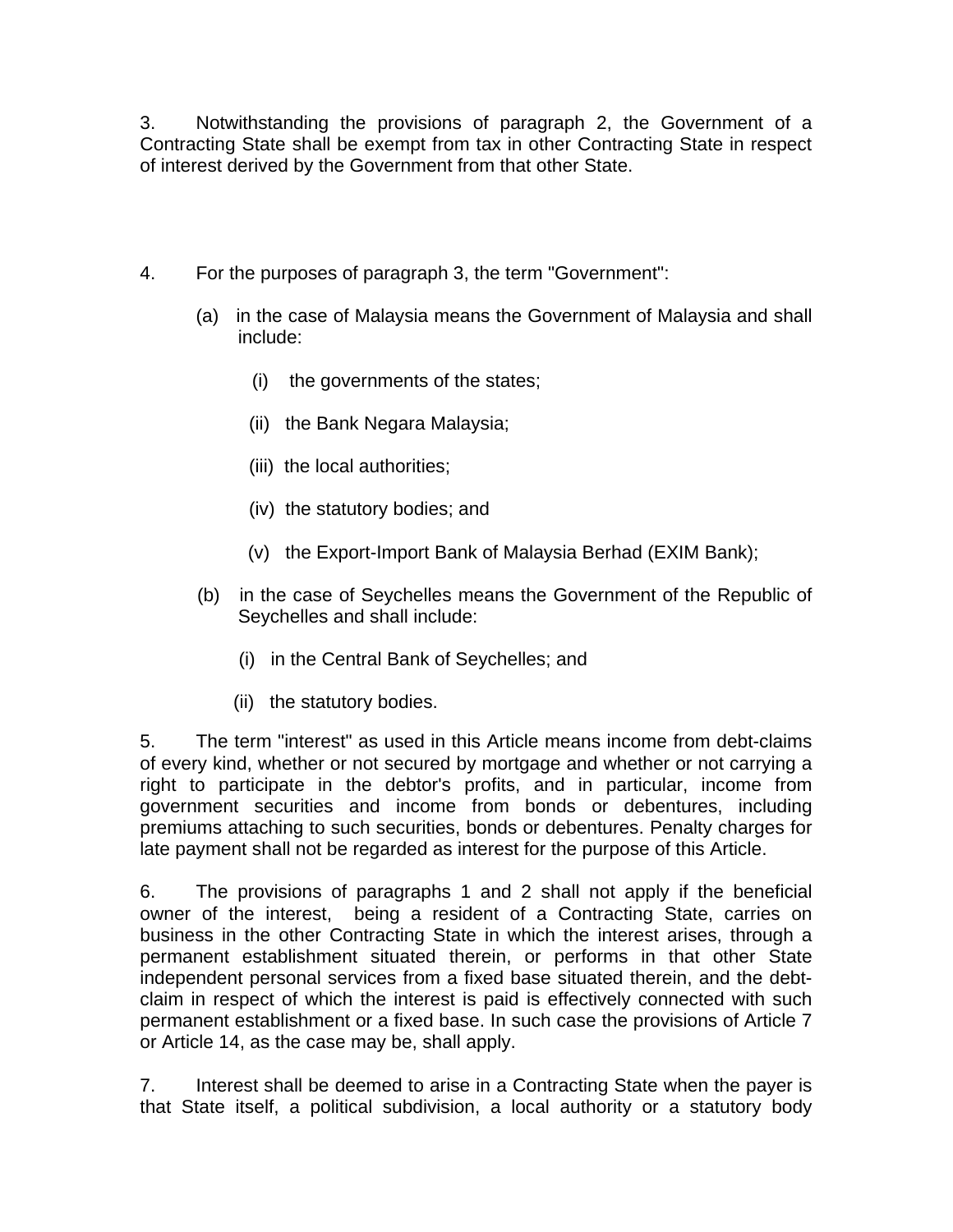thereof, or a resident of that State. Where, however, the person paying the interest, whether he is a resident of a Contracting State or not, has in Contracting State a permanent establishment or a fixed base in connection with which the indebtedness on which the interest is paid was incurred, and such interest is borne by such permanent establishment or fixed base, then such interest shall be deemed to arise in the State in which the permanent establishment or fixed base is situated.

8. Where, by reason of a special relationship between the payer and the beneficial owner or between both of them and some other person, the amount of the interest, having regard to the debt-claim for which it is paid, exceeds the amount which would have been agreed upon by the payer and the beneficial owner in the absence of such relationship, the provisions of this Article shall apply only to the last-mentioned amount. In such case, the excess part of the payments shall remain taxable according to the laws of each Contracting State, due regard being had to the other provisions of this Agreement.

## **Article 12 Royalties**

1. Royalties arising in a Contracting State and paid to resident of the other Contracting State may be taxed in that other State.

2. However, such royalties may also be taxed in that Contracting State in which they arise, and according to the laws of that State, but if the beneficial owner of the royalties is a resident of the other Contracting State, the tax so charged shall not exceed 10 per cent of the gross amount of the royalties.

3. The term "royalties" as used in this Article means payments of any kind received as a consideration for the use of, or the right to use, any copyright of literary, artistic or scientific work (including cinematograph films, and films or tapes for radio or television broadcasting), any patent, trade mark, design or model, plan, secret formula or process, or for the use of, or the right to use, industrial, commercial or scientific equipment, or for information (know-how) concerning industrial, commercial or scientific experience.

4. The provisions of paragraphs 1 and 2 shall not apply if the beneficial owner of the royalties, being a resident of a Contracting State, carries on business in the other Contracting State in which the royalties arise, through a permanent establishment situated therein, or performs in that other State independent personal services from a fixed base situated therein, and the right or property in respect of which the royalties are paid is effectively connected with such permanent establishment or fixed base. In such a case the provisions of Article 7 or Article 14, as the case may be, shall apply.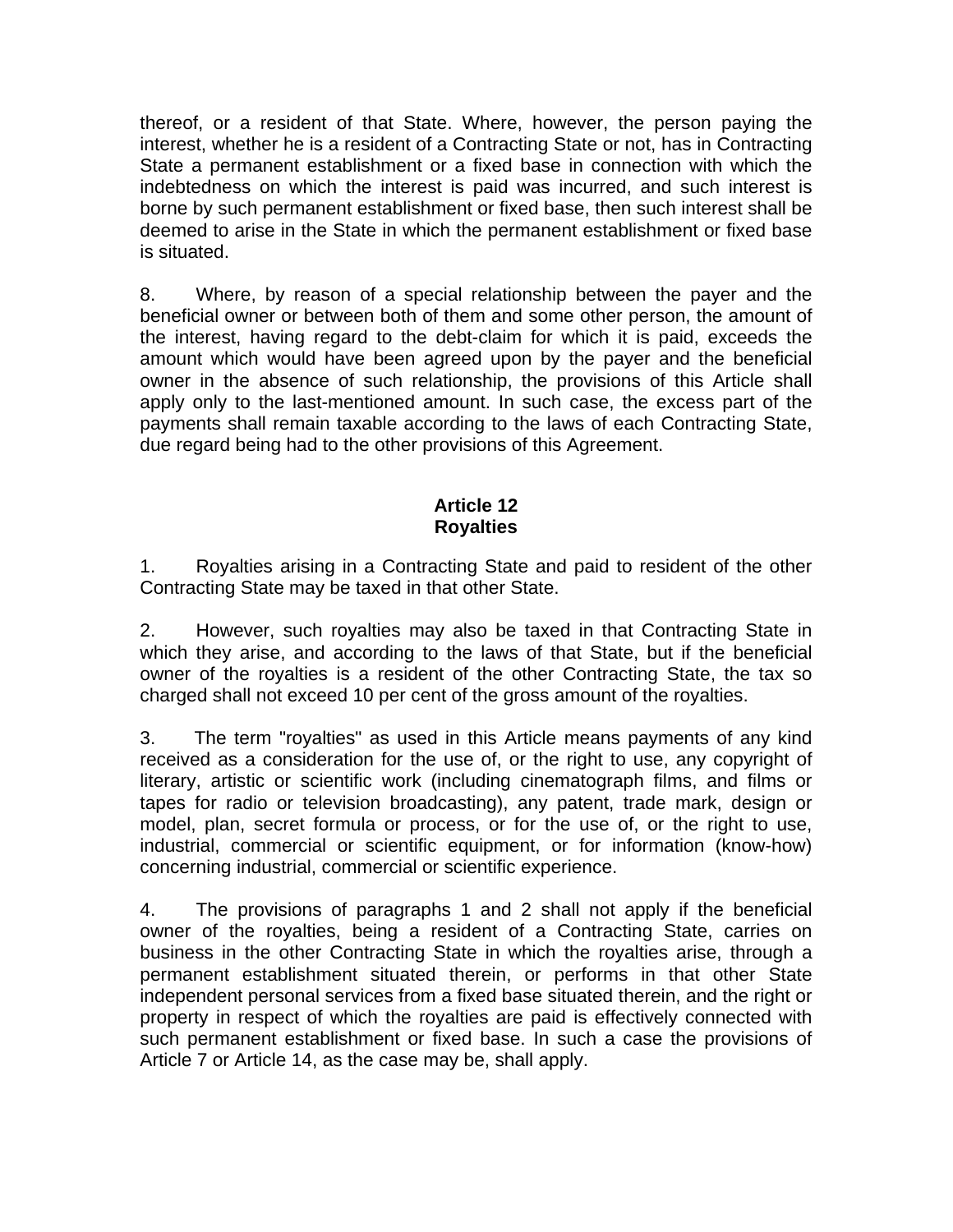5. Royalties shall be deemed to arise in a Contracting State when the payer is that State itself, a political subdivision, a local authority or a statutory body thereof, or a resident of that State. Where, however, the person paying such royalties, whether he is a resident of a Contracting State or not, has in a Contracting State a permanent establishment or a fixed base in connection with which the obligation to pay the royalties was incurred, and such royalties are borne by such permanent establishment or fixed base, then such royalties shall be deemed to arise in the State in which the permanent establishment or fixed base is situated.

6. Where, by reason of a special relationship between the payer and the beneficial owner or between both of them and some other person, the amount of the royalties, having regard to the use, right or information for which they are paid, exceeds the amount which would have been agreed upon by the payer and the beneficial owner in the absence of such relationship, the provisions of this Article shall apply only to the last-mentioned amount. In such case, the excess part of the payments shall remain taxable according to the laws of each Contracting State, due regard being had to the other provisions of this Agreement.

## **Article 13 Fees for Technical Services**

1. Fees for technical services arising in a Contracting State and paid to a resident of the other Contracting State may be taxed in that other State.

2. However, such fees for technical services may also be taxed in the Contracting State in which they arise and according to the laws of that State, but where the beneficial owner of the fees for technical services is a resident of the other Contracting State the tax so charged shall not exceed 10 per cent of the gross amount of the fees for technical services.

3. The term "fees for technical services" as used in this Article means payment of any kind to any person, other than to an employee of the person making the payments, in consideration for any services of a technical, managerial or consultancy nature.

4. The provision of paragraphs 1 and 2 of this Article shall not apply if the beneficial owner of the fees for technical services, being a resident of a Contracting State, carries on business on the other Contracting State in which the fees for technical services arise through a permanent establishment situated therein, or performs in that other State independent personnel services from a fixed base situated therein, and the fees for technical services are effectively connected with such permanent establishment or fixed base. In such a case the provisions of Article 7 or Article 14, as the case may be, shall apply.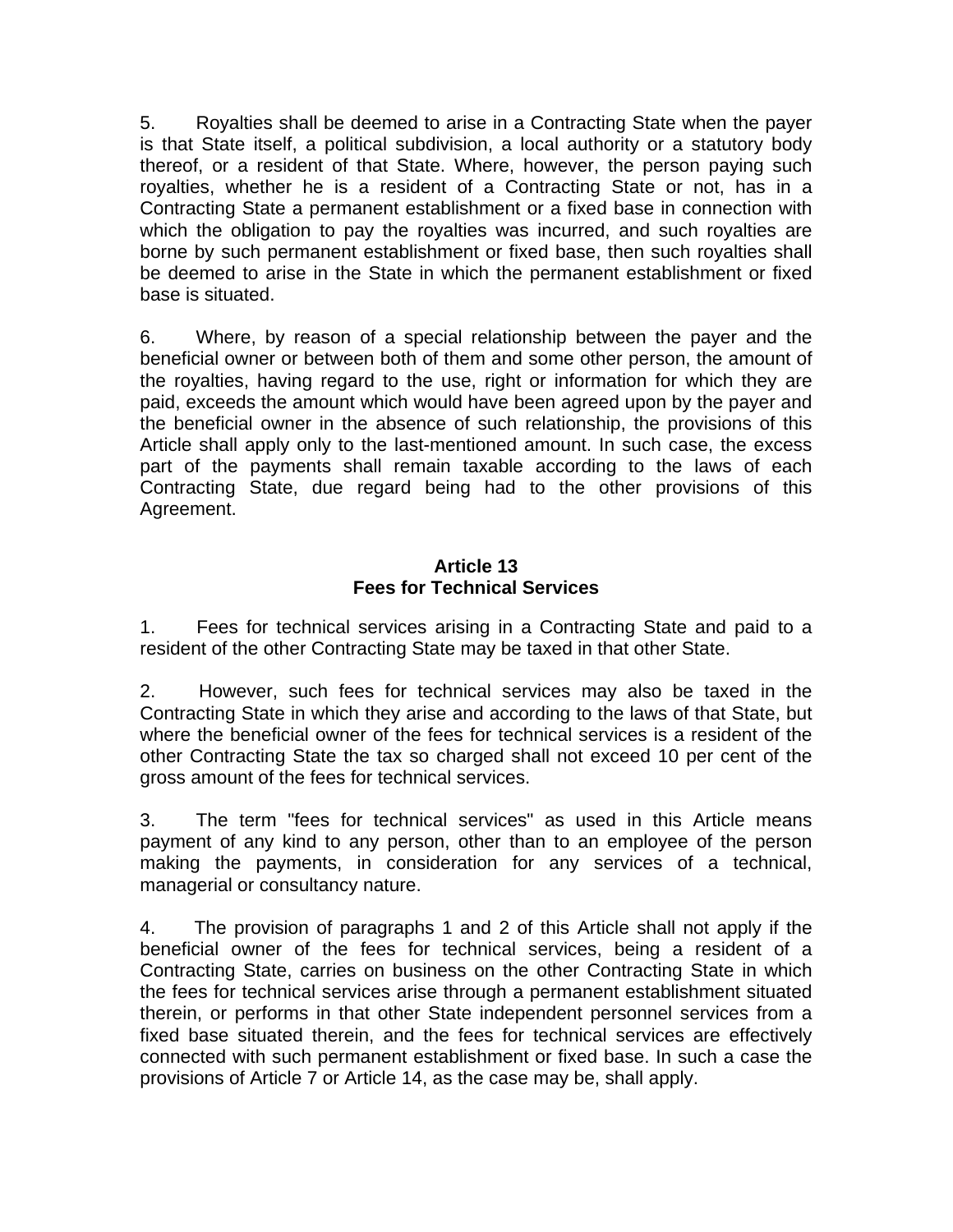5. Fees for technical services shall be deemed to arise in a Contracting State when the payer is that State itself, a political subdivision, a local authority or a statutory body thereof, or a resident of that State. Where, however, the person paying the fees for technical services, whether he is a resident of a Contracting State or not, has in a Contracting State a permanent establishment or a fixed base in connection with which the obligation to pay the fees for technical services was incurred, and such fees for technical services are borne by such permanent establishment or fixed base, then such fees for technical services shall be deemed to arise in the Contracting State in which the permanent establishment or fixed base is situated.

6. Where, by reason of a special relationship between the payer and the beneficial owner or between both of them and some other person, the amount of the fees for technical services paid exceeds, for whatever reason, the amount which would have been agreed upon by the payer and the beneficial owner in the absence of such relationship, the provisions of this Article shall apply to the lastmentioned amount. In such case, the excess part of the payments shall remain taxable according to the law of each Contracting State, due regard being had to the other provisions of this Agreement.

### **Article 14 Independent Personal Services**

1. Income derived by a resident of a Contracting State in respect of professional services or other activities of an independent charter shall be taxable only in that State unless he has a fixed base regularly available to him in the other Contracting State for the purpose of performing his activities. If he has such a fixed base, the income may be taxed in the other State but only so much of it is attributed to that fixed base.

2. The term "professional services" includes especially independent scientific, literary, artistic, educational or teaching activities as well as the independent activities of physicians, lawyers, engineers, architects, dentists and accountants.

#### **Article 15 Dependent Personal Services**

1. Subject to the provision of Articles 16, 18, 19, 20 and 21, salaries, wages and other similar remuneration derived by a resident of a Contracting State in respect of an employment shall be taxable only in that State unless the employment is exercised in the other Contracting State. If the employment is so exercised, such remuneration as is derived there from may be taxed in that other State.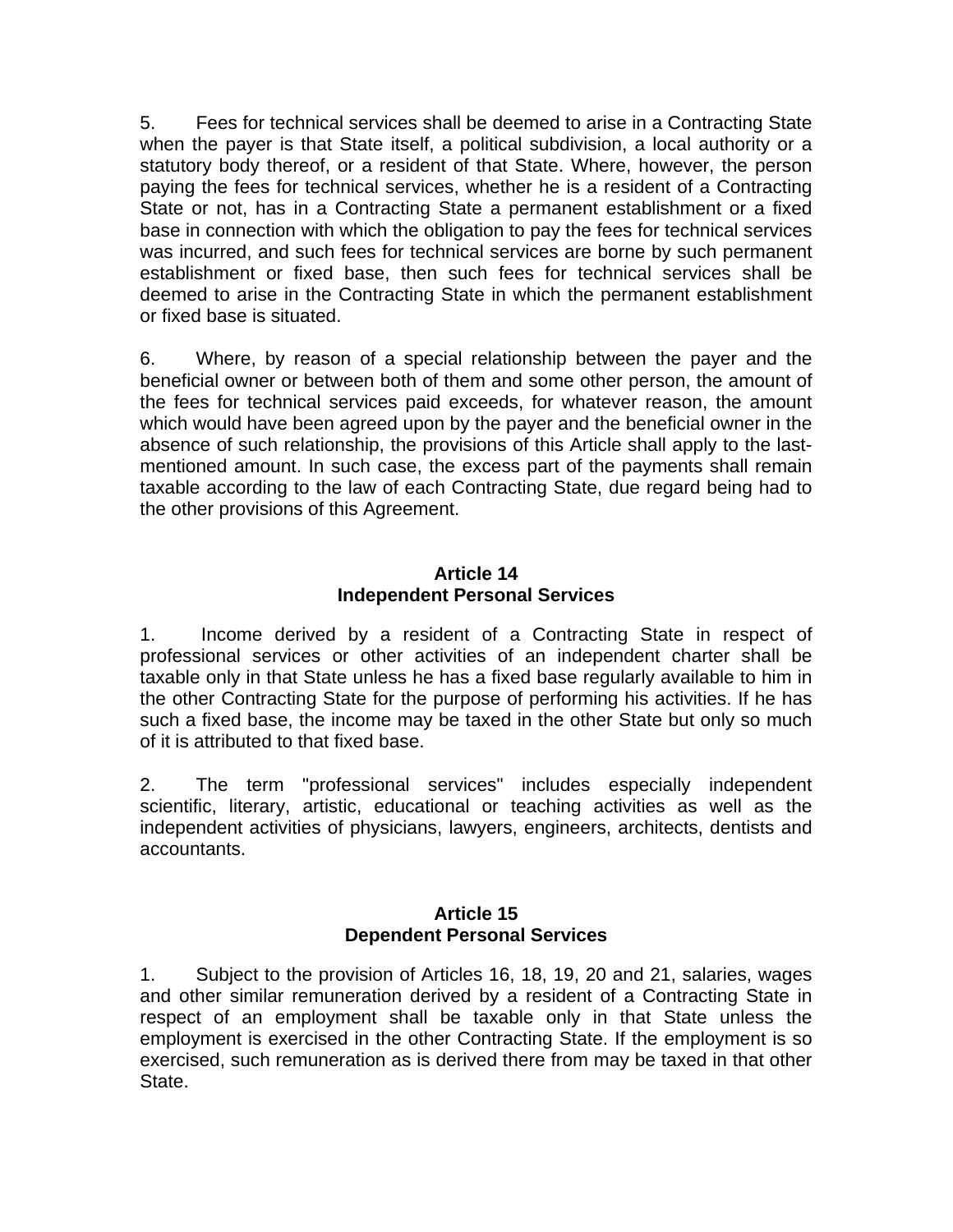2. Notwithstanding the provisions of paragraph 1, remuneration derived by a resident of a Contracting State in respect of an employment exercised in the other Contracting State shall be taxable only in the first-mentioned State if:

- (a) the recipient is present in the other State for a period or periods not exceeding in the aggregate 183 days in any twelve-month period commencing or ending in the fiscal year concerned; and
- (b) the remuneration is paid by, or on behalf of, an employer who is not a resident of the other State; and
- (c) the remuneration is not borne by a permanent establishment or a fixed base which the employer has in other State.

3. Notwithstanding the preceding provisions of this Article, remuneration in respect of an employment exercised aboard a ship or aircraft operated in international traffic by an enterprise of a Contracting State may be taxed in that State.

### **Article 16 Directors' Fees**

Directors' fees and other similar payments derived by a resident of a Contracting State in his capacity as a member of the board of directors of a company which is a resident of the other Contracting State, may be taxed in that other State.

### **Article 17 Artistes and Sportsmen**

1. Notwithstanding the provisions of Articles 14 and 15 income derived by a resident of a Contracting State as an entertainer, such as a theatre, motion picture, radio or television artiste, or a musician, or as a sportsman, from his personal activities as such exercised in the other Contracting State, may be taxed in that other State.

2. Where income in respect of personal activities exercised by an entertainer or a sportsman in his capacity as such accrues not to the entertainer or sportsman himself but to another person, that income may, notwithstanding the provisions of Articles 7, 14 and 15, be taxed in the Contracting State in which the activities of the entertainer or sportsman are exercised.

3. The provisions of paragraph 1 and 2 shall not apply to remuneration or profits derived from activities exercise in a Contracting State if the visit to that State is wholly or mainly supported by public funds of the other Contracting State, a political subdivision, a local authority or a statutory body thereof. In such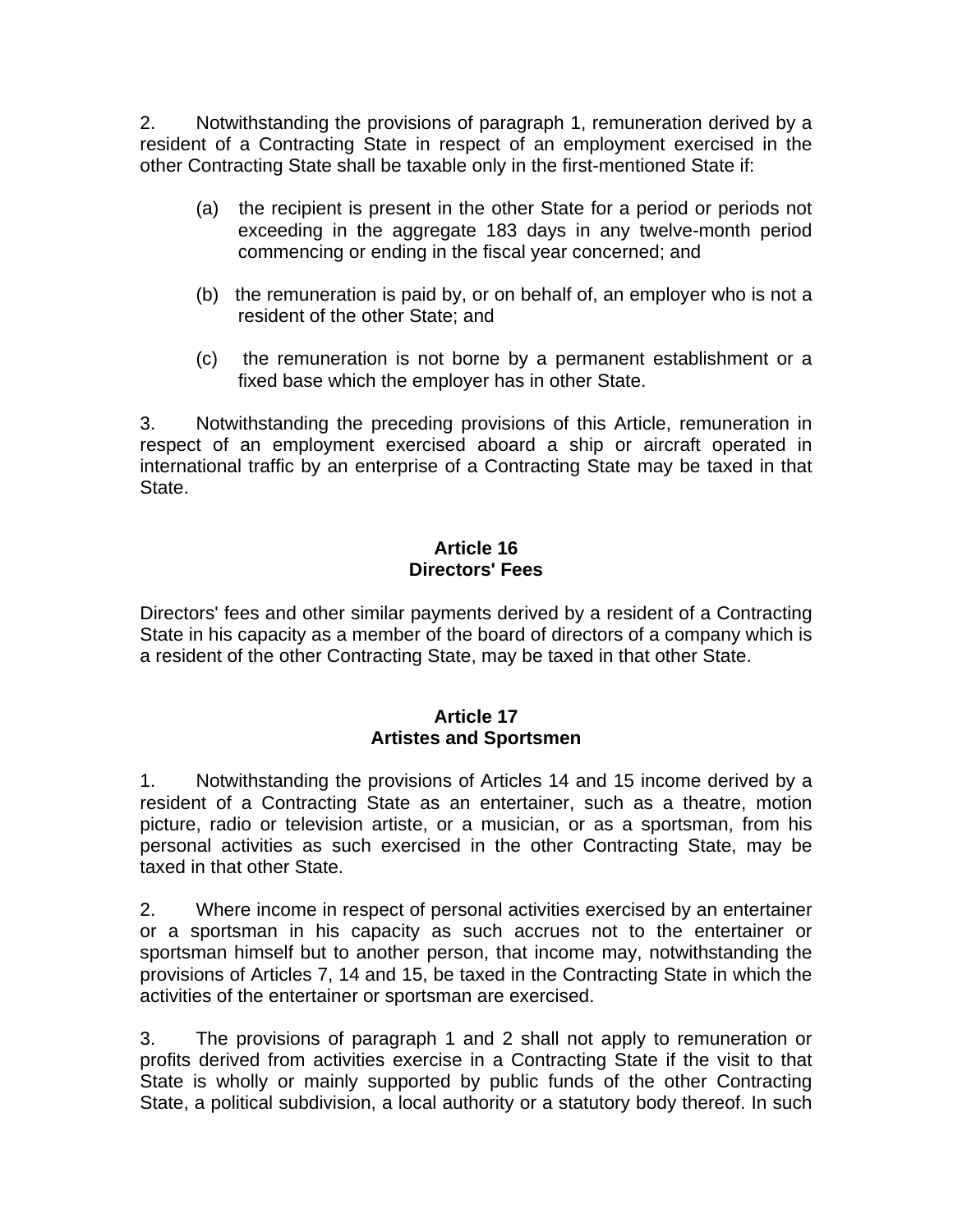a case, the remuneration or profits is taxable only in the Contracting State in which the artiste or the sportsman is a resident.

### **Article 18 Pensions and Annuities**

1. Subjects to the provisions of paragraph 2 of Article 19, pension and other similar remuneration and annuities paid to a resident of a Contracting State in consideration of past employment shall be taxable only in that State.

2. The term "annuity" means a stated sum payable periodically at stated times during life or during a specified or ascertainable period of time under an obligation to make the payments in return for adequate and full consideration in money or money's worth.

#### **Article 19 Government Service**

- 1. (a) Salaries, wages and other similar remuneration, other than a pension, paid by a Contracting State or a political subdivision or a local authority or a statutory body thereof to an individual in respect of services rendered to that State or political subdivision or local authority or statutory body thereof shall be taxable only in that State.
	- (b) However, such salaries, wages and other similar remuneration, shall be taxable only in the other Contracting State if the services are rendered in that State and the individual is a resident of that State who:
		- i) is a national of that State; or
		- ii) did not become a resident of that State solely for the purpose of rendering the services.
- 2. (a) Any pension paid by, or out of funds created by, a Contracting State or a political subdivision or a local authority or a statutory body thereof to any individual in respect of services rendered to that State or political subdivision or local authority or statutory body shall be taxable only in that State.
	- (b) However, such pension shall be taxable only in the other Contracting State if the individual is a resident of, and a national of, that State.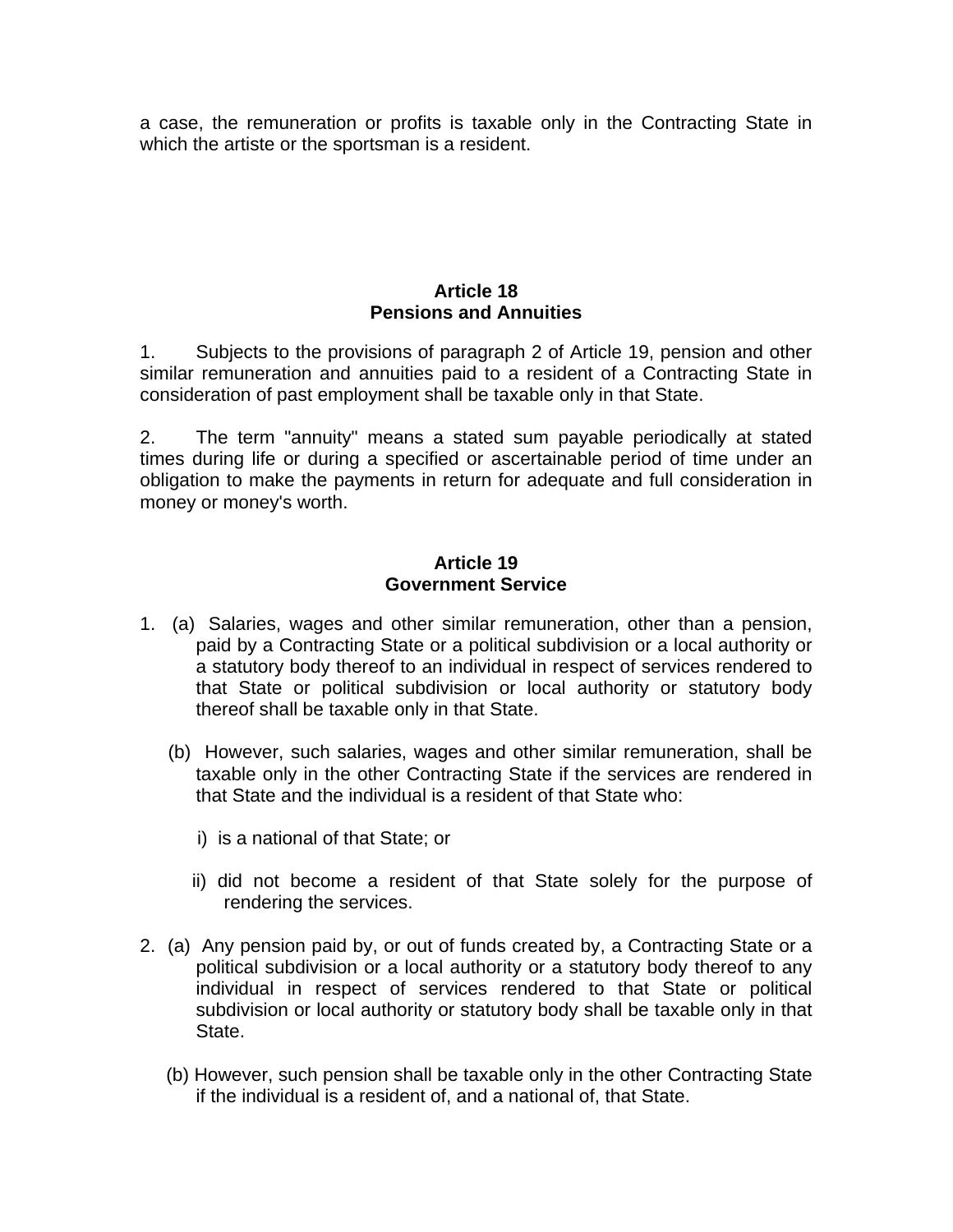3. The provisions of Articles 15, 16 and 18 shall apply to salaries, wages and other similar remuneration or pensions in respect of services rendered in connection with any business carried on by a Contracting State or a political subdivision or a local authority or a statutory body thereof.

#### **Article 20 Students and Trainees**

An individual who is a resident of a Contracting State immediately before making a visit to the other Contracting State and is temporarily present in the other State solely:

- (a) as a student at a recognised university, college, school or other similar recognized educational institution in that other State;
- (b) as a business or technical apprentice; or
- (c) as a recipient of a grant, allowance or award for the primary purpose of study, research or training from the Government of either State or from a scientific, educational, religious or charitable organization or under a technical assistance programme entered into by the Government of either State,

shall be exempt from tax in that other State on:

- (i) all remittances from abroad for the purposes of his maintenance, education, study, research or training;
- (ii) the amount of such grant, allowance or award; and
- (iii) any remuneration not exceeding 2,500 US dollars per annum in respect of services in that other State provided the services are performed in connection with his study, research or training or are necessary for the purposes of his maintenance.

### **Article 21 Lecturers and Researchers**

1. An individual who is a resident of a Contracting State immediately before making a visit to the other Contracting State, and who, at the invitation of any public university, college, institution primarily for research purposes or other similar public institutions, visits that other State for a period not exceeding two years solely for the purpose of teaching or research or both at such public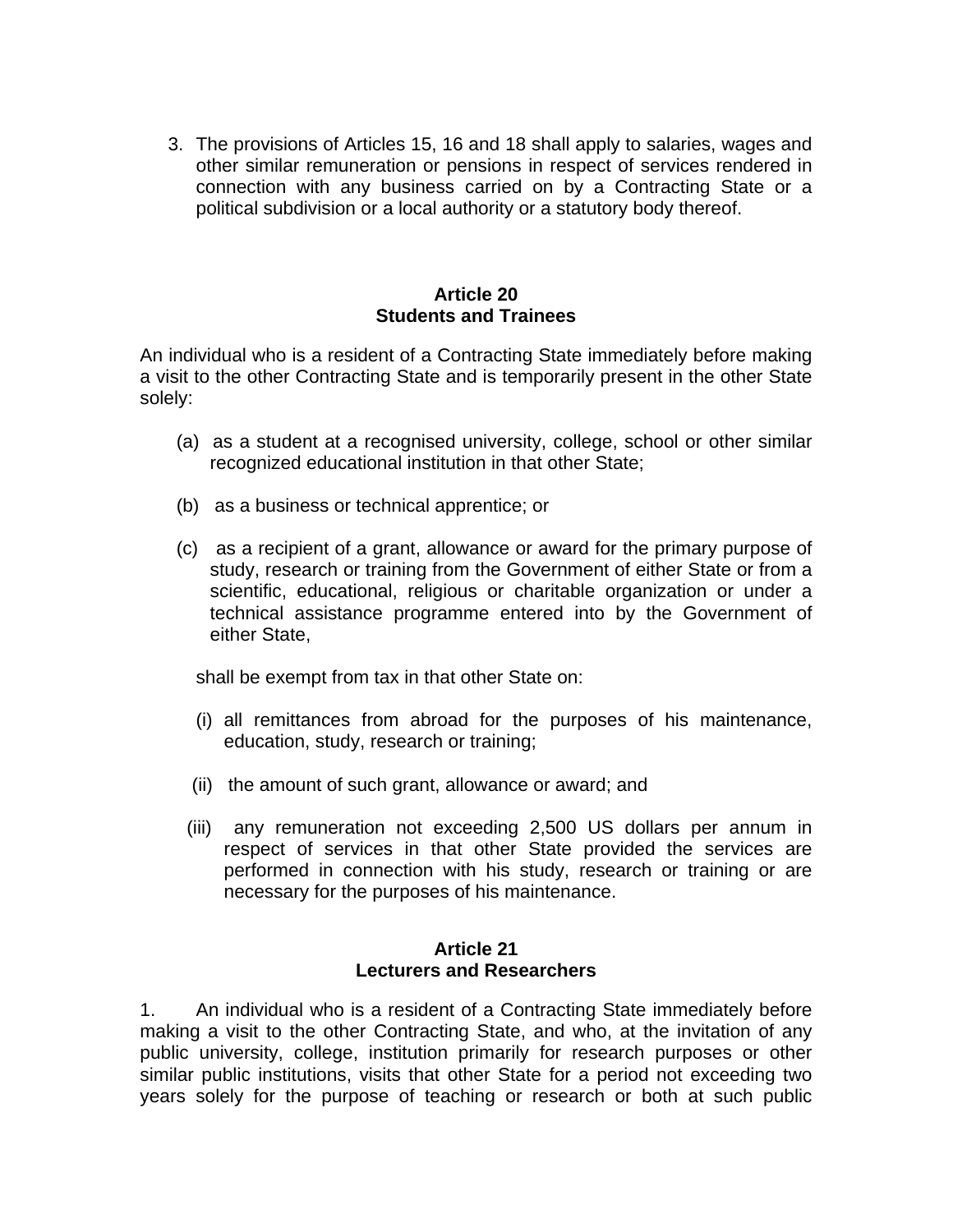institution shall be exempt from tax in that other State on any remuneration for such teaching or research.

2. This Article shall not apply to income from research if such research is undertaken primarily for the private benefit of a specific person or persons.

#### **Article 22 Other Income**

1. Items of income beneficially owned by a resident of a Contracting State, wherever arising, not dealt with in the foregoing Articles of this Agreement shall be taxable only in that State.

2. The provisions of paragraph 1 shall no apply to income, other than income from immovable property as defined in paragraph 2 of Article 6, if the beneficial owner of the income, being a resident of a Contracting State, carries on business in the other Contracting State through a permanent establishment situated therein, or performs in that other State independent personal services from a fixed base situated therein, and the income is attributable to such permanent establishment or fixed base. In such case, the provisions of Article 7 or Article 14, as the case may be, shall apply.

3. Notwithstanding the provisions of paragraphs 1 and 2, items of income of a resident of a Contracting State not dealt with in the foregoing Articles of this Agreement and arising in the other Contracting State may also be taxed that other State.

### **Article 23 Elimination of Double Taxation**

1. Subject to the laws of Malaysia regarding the allowance as a credit against Malaysian tax payable in any country other than Malaysia, the Seychelles tax payable under the laws of Seychelles and in accordance with this Agreement by a resident of Malaysia in respect of income derived from Seychelles shall be allowed as a credit against Malaysian tax payable in respect of that income. Where such income is a dividend paid by a company which is a resident of Seychelles to a company which is a resident of Malaysia and which owns not less than 10 per cent of the voting shares of the company paying the dividend, the credit shall take into account Seychelles tax payable by that company in respect of its income out of which the dividend is paid. The credit shall not, however, exceed that part of the Malaysian tax, as computed before the credit is given, which is appropriate to such item of income.

2. For the purposes of paragraph 1, the term "Seychelles Tax Payable" shall be deemed to include Seychelles tax which would, under the laws of Seychelles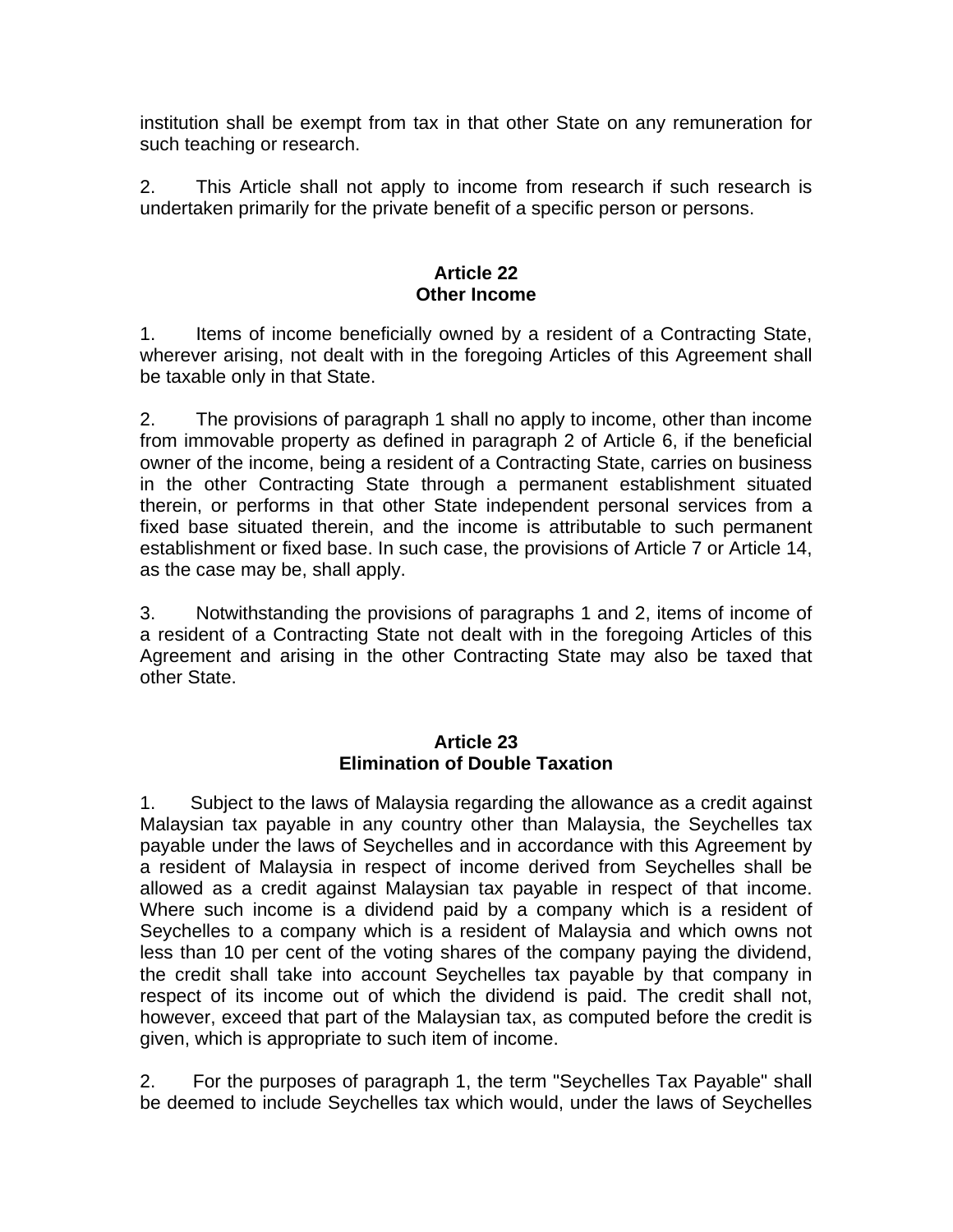and in accordance with this Agreement, have been payable on any income derived from sources in Seychelles had the income not been taxed at a reduced rate or exempted from Seychelles tax in accordance with the provisions of this Agreement and the special incentives under the Seychelles laws for the promotion of economic development of Seychelles which were in force on the date of signature of this Agreement or any other provisions which may subsequently be introduced in Seychelles in modification of, or in addition to, those laws so far as they are agreed by the competent authorities of the Contracting States to be of a substantially similar character.

3. Subject to the laws of Seychelles regarding the allowance as a credit against Seychelles tax payable in any country other than Seychelles, the Malaysian tax paid under the laws of Malaysia and in accordance with this Agreement by a resident of Seychelles in respect of income derived from Malaysia shall be allowed as a credit against Seychelles tax payable in respect of that income. Where such income is a dividend paid by a company which is a resident of Malaysia to a company which is a resident of Seychelles and which owns not less than 10 per cent of the voting shares of the company paying the dividend, the credit shall take into account Malaysian tax paid by that company in respect of its income out of which the dividend is paid. The credit shall not, however, exceed that part of the Seychelles tax, as computed before the credit is given, which is appropriate to such item of income.

### **Article 24 Non-discrimination**

1. The nationals of a Contracting State shall not be subjected in the other Contracting State to any taxation or any requirement connected therewith which is other or more burdensome than the taxation and connected requirements to which nationals of than other State in the same circumstances are or may be subjected.

2. The taxation on a permanent establishment which an enterprise of a Contracting State has in the other Contracting State shall not be less favourable levied in that other State than the taxation levied on enterprises of that other State carrying on the same activities. The provision shall not be construed as obliging a Contracting State to grant to residents of the other Contracting State any personal allowances, reliefs and reductions for tax purposes on account of civil status or family responsibilities which it grants to its own residents.

3. Enterprises of a Contracting State, the capital of which is wholly or party owned or controlled, directly or indirectly, by one or more residents of the other Contracting State, shall not be subjected in the first-mentioned State to any taxation or any requirement connected therewith which is other or more burdensome than the taxation and connected requirements to which other similar enterprises of that first-mentioned State are or may be subjected.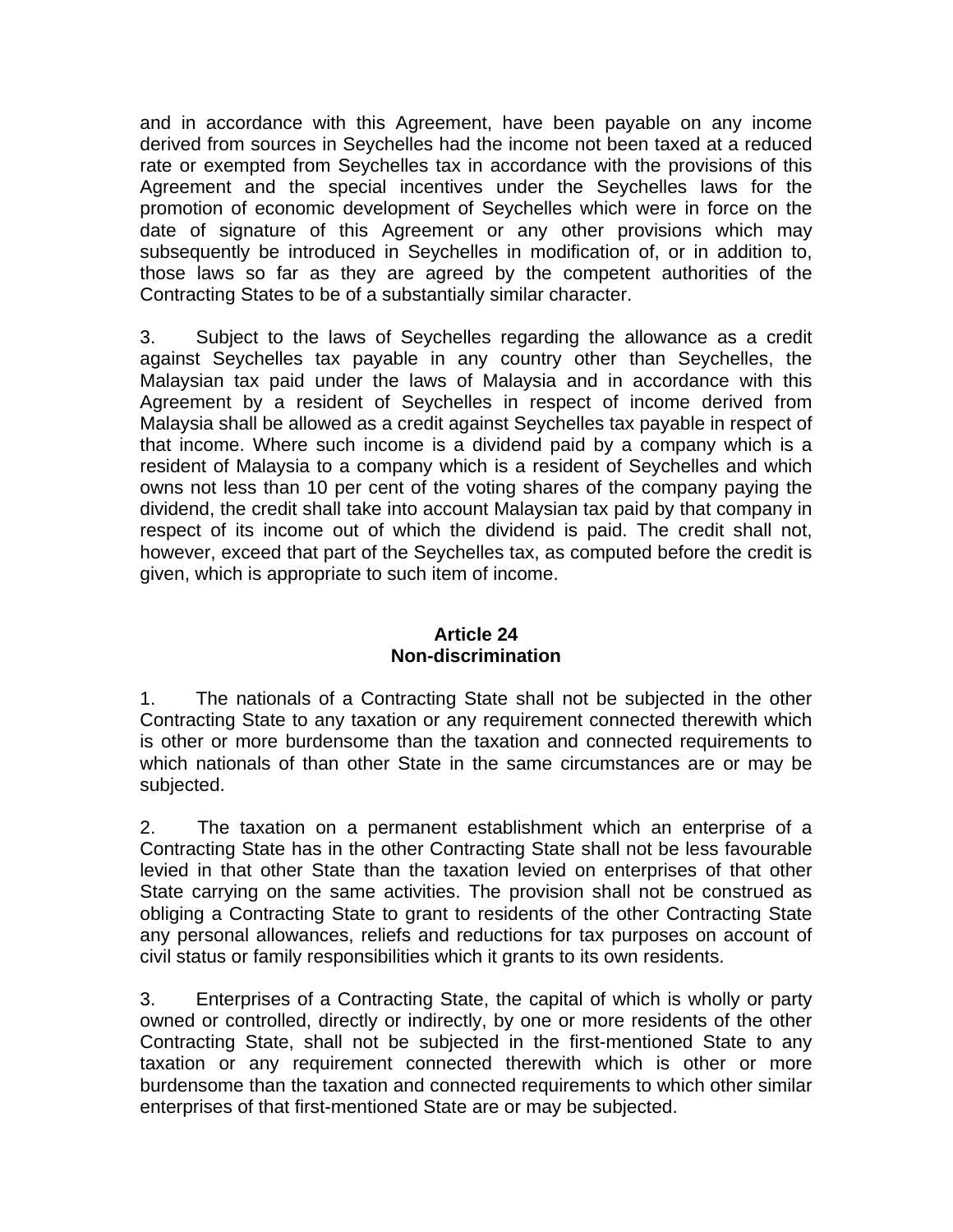4. Nothing in this Article shall be construed so as to prevent either Contracting State from limiting to its nationals the enjoyment of tax incentives designed to promote economic development in that State.

5. Except where the provisions of paragraph 1 Article 9, paragraph 7 of Article 11, or paragraph 6 of Article 12 apply, interest, royalty and other disbursements paid by an enterprise of a Contracting State to a resident of the other Contracting State shall, for the purpose of determining the taxable profits of such enterprise, be deductible under the same conditions as if they has been paid to a resident of the first-mentioned State provided always that the provisions of its domestic law have been complied.

6. In this Article, the term "taxation" means taxes to which this Agreement applies.

### **Article 25 Mutual Agreement Procedure**

1. Where a resident of a Contracting State considers that the actions of one or both of the Contracting State result or will result for him in taxation not in accordance with the provisions of this Agreement, he may, notwithstanding the remedies provided by the domestic laws of those States, present his case to the competent authority of the State of which he is a resident or, if his case comes under paragraph 1 of Article 24, to that of the State or which he is a national. The case must be presented within three years from the first notification of the action resulting in taxation not in accordance with the provisions of this Agreement.

2. The competent authority shall endeavour, if objection appears to it to be justified and if it is not itself able to arrive at an appropriate solution, to resolve the case by mutual agreement with the competent authority of the Contracting State, with a view to the avoidance of taxation which is not in accordance with this Agreement.

3. The competent authorities of the Contracting States shall endeavour to resolve by mutual agreement any difficulties or doubts arising as to the interpretation or application of this Agreement. They may also consult together for the elimination of double taxation in cases not provided for in this Agreement.

4. The competent authorities of the Contracting State may communicate with each other for the purpose of reaching an agreement in the preceding paragraphs. The competent authorities, through consultations, shall develop appropriate bilateral procedures, conditions, methods and techniques for the implementation of the mutual agreement procedure provided for in this Article.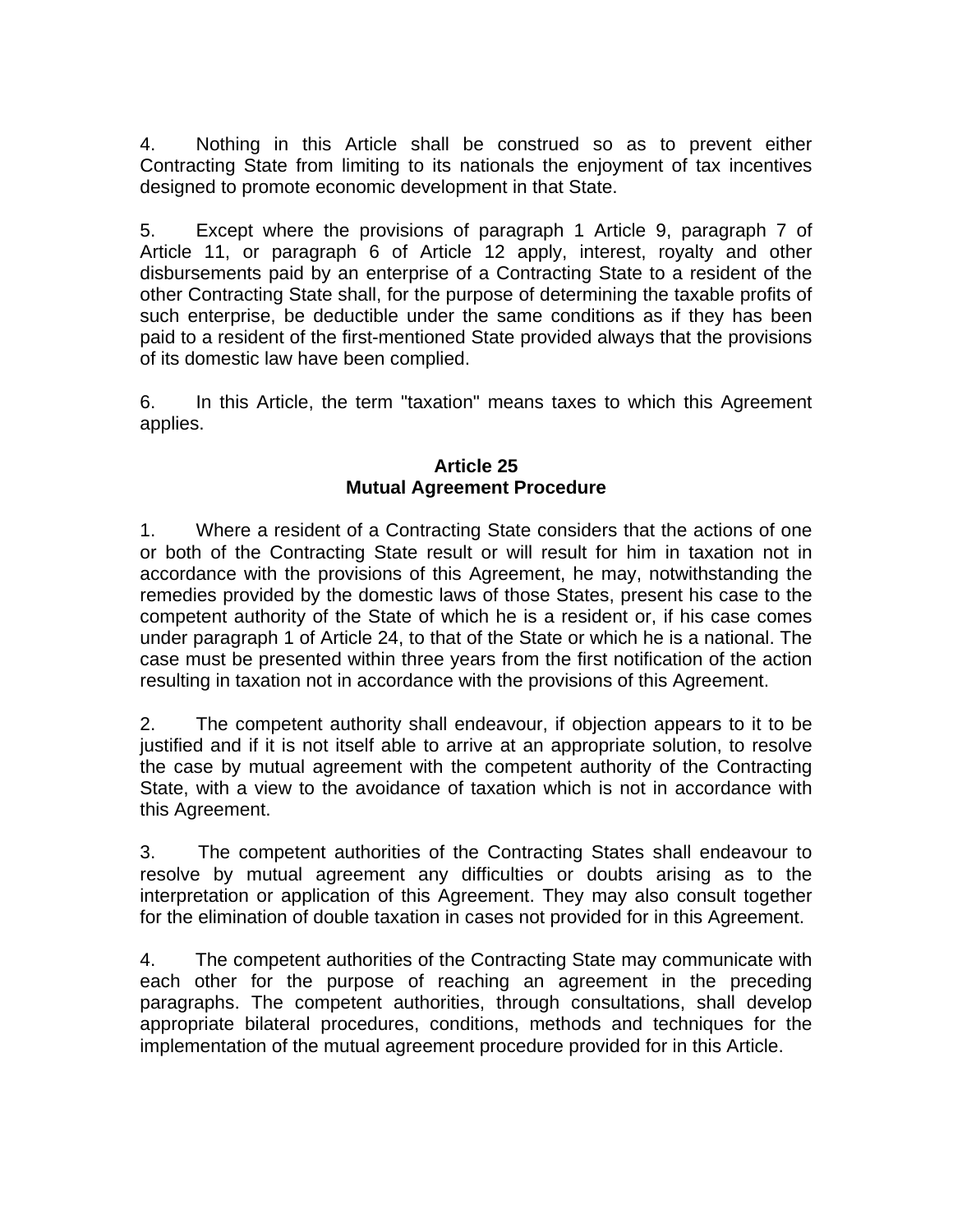#### **Article 26 Exchange of Information**

1. The competent authorities of the Contracting State shall exchange such information as is necessary for carrying out the provisions of this Agreement or of the domestic laws of the Contracting States concerning taxes covered by this Agreement insofar as the taxation thereunder is not contrary to this Agreement. Any information received by a Contracting State shall be treated as secret in the same manner as information obtained under the domestic laws of that State and shall be disclosed only to persons or authorities (including courts and administrative bodies) concerned with the assessment, collection of, the enforcement or prosecution in respect of, or the determination of appeals in relation to, the taxes covered by this Agreement. Such persons or authorities shall use the information only for such purposes. They may disclose the information in public court proceedings or in judicial decisions. The competent authorities shall, through consultations, develop appropriate conditions, methods and techniques concerning the matters in respect of which such exchanges of information shall be made, including, where appropriate, exchanges of information regarding tax avoidance.

2. In no case shall the provisions of paragraph 1 be construed so as to imposed on a Contracting State the obligation:

- (a) to carry out administrative measures at variance with the laws or the administrative practice of that or of the other Contracting State;
- (b) to supply information which is not obtainable under the laws or in the normal course of the administration of that or of the other Contracting State;
- (c) to supply information which would disclose any trade, business, industrial, commercial or professional secret or trade process, or information, the disclosure of which would be contrary to public policy.

# **Article 27 Members of diplomatic missions and consular posts**

Nothing in this Agreement shall affect the fiscal privileges of members of diplomatic missions or consular posts under the general rules of international law or under the provisions of special agreements.

### **Article 28 Entry into force**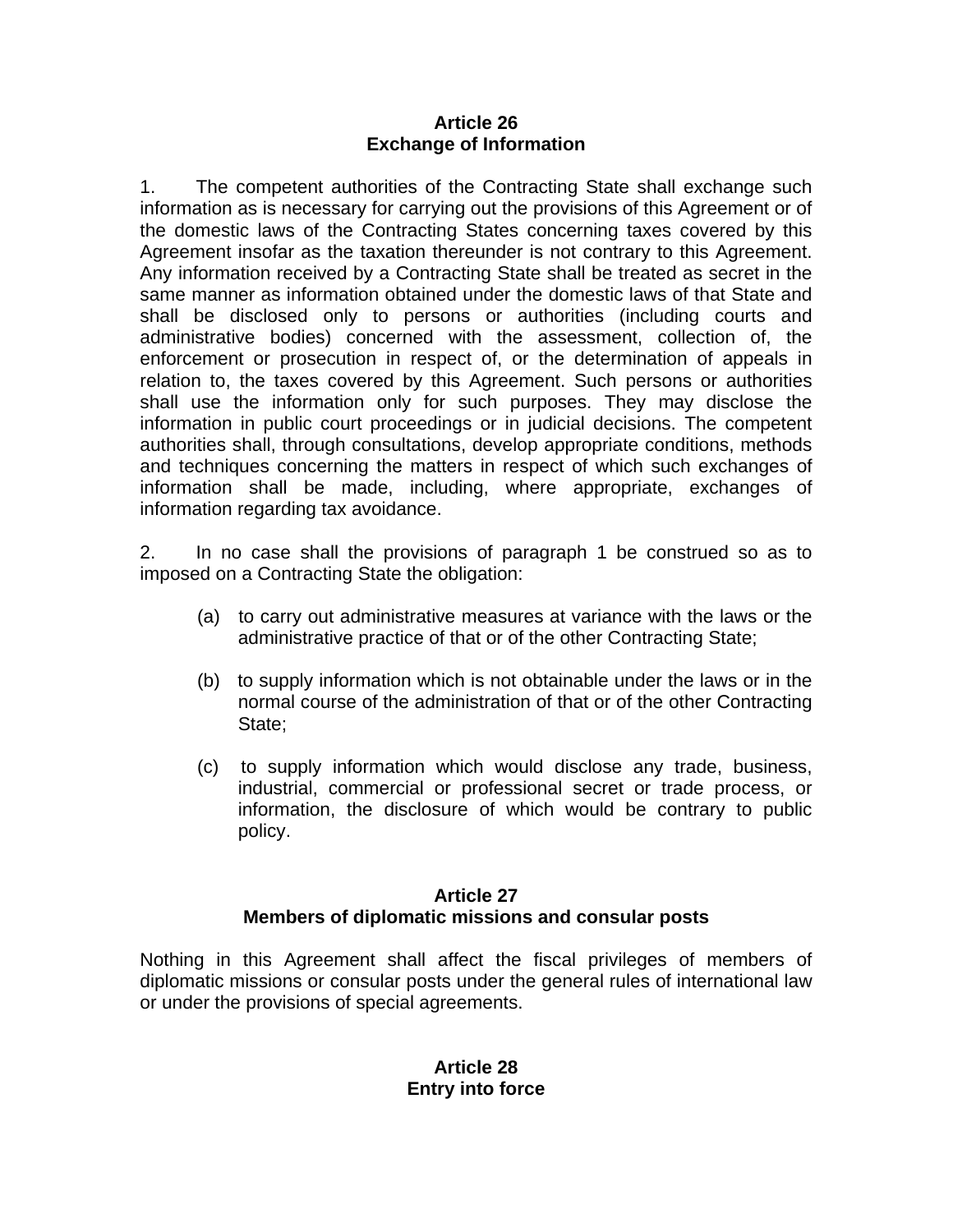This Agreement shall enter into force on the date on which the Contracting States exchange notes through the diplomatic channel notifying each other that the last of such things has been done as is necessary to give this Agreement the force of law in Malaysia and Seychelles, as the case may be, and thereupon this Agreement shall have effect:

- (a) in Malaysia:
	- (i) in respect of Malaysian tax, other than petroleum income tax, to tax chargeable for any year of assessment beginning on or after the first day of January in the calendar year following the year in which the Agreement enters into force;
	- (ii) in respect of petroleum income tax, to tax chargeable for any year of assessment beginning on or after the first day of January of the second calendar year following the year in which this Agreement enters into force;
- (b) in Seychelles:
	- (i) with regard to taxes withheld at source, in respect of amounts paid or credited on or after the first day of January in the year next following the date upon which the Agreement enters into force; or
	- (ii) with regard to other taxes, in respect of taxable years beginning on or after the first day of January next following the date upon which the Agreement enters into force.

#### **Article 29 Termination**

This Agreement shall remain in effect indefinitely, but either Contracting State may terminate this Agreement, through diplomatic channel, by giving to the other Contracting State written notice of termination on or before June 30th in any calendar year after the period of five years from the date on which this Agreement enters into force. In such an event this Agreement shall cease to have effect:

- (a) in Malaysia:
	- (i) in respect of Malaysian tax, other than petroleum income tax, to tax chargeable for any year of assessment beginning on or after the first day of January in the calendar year following the year in which the notice is given;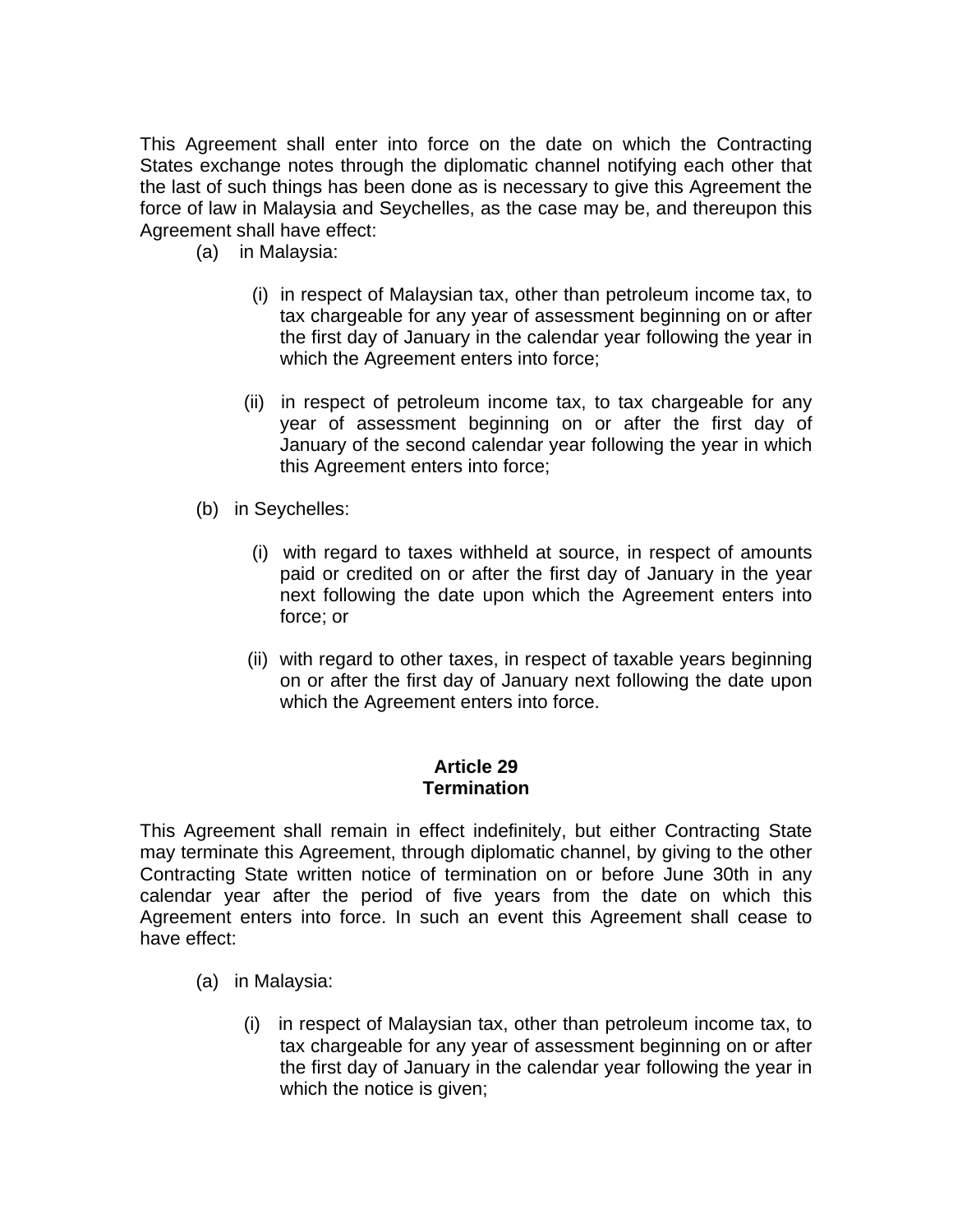- (ii) in respect of petroleum income tax, to tax chargeable for any year of assessment beginning on or after the first day of January of the second calendar year following the year in which the notice is given;
- (b) in Seychelles:
	- (i) in regard to taxes withheld at source, in respect of amounts paid or credited after the end of the calendar year in which such notice is given.
	- (ii) with regard to other taxes, in respect of taxable years beginning after the end of the calendar year in which such notice is given.

In witness whereof the undersigned, duly authorized thereto, by their respective Governments, have signed this Agreement.

Done in duplicate at Putrajaya this 3rd day of December 2003 in the Malay and the English language, all texts being equally authentic. In the case of any divergence of interpretation the English text shall prevail.

For the Government of Malaysia For the Government of the

Republic of Seychelles

# **PROTOCOL**

At the time of signing of the Agreement between the Government of Malaysia and the Government of the Republic of Seychelles for the Avoidance of Double Taxation and the Prevention of Fiscal Evasion with respect to Taxes on Income (hereinafter referred to as "the Agreement"), the undersigned have agreed upon the following provisions which shall form an integral part of the Agreement.

1. With reference to Article 23 of the Agreement, it is understood that in the case of Seychelles relief for taxes spared under Malaysia's Tax Incentives Laws for promotion of economic development will be accounted for by virtue of her territorial scope of taxation. It is further understood that, should her scope of taxation be altered relief for taxes spared will be reviewed accordingly to ensure its continuity. The said review shall consider the following inclusion:

For the purposes of paragraph 3 Article 23 of the Agreement, the term "Malaysian tax paid" shall be deemed to include Malaysian tax which would, under the laws of Malaysia and in accordance with the Agreement, have been paid on any income derived from sources in Malaysia had the income not been taxed at a reduced rate or exempted from Malaysian tax in accordance with the provisions of the Agreement and the special incentives under the Malaysian laws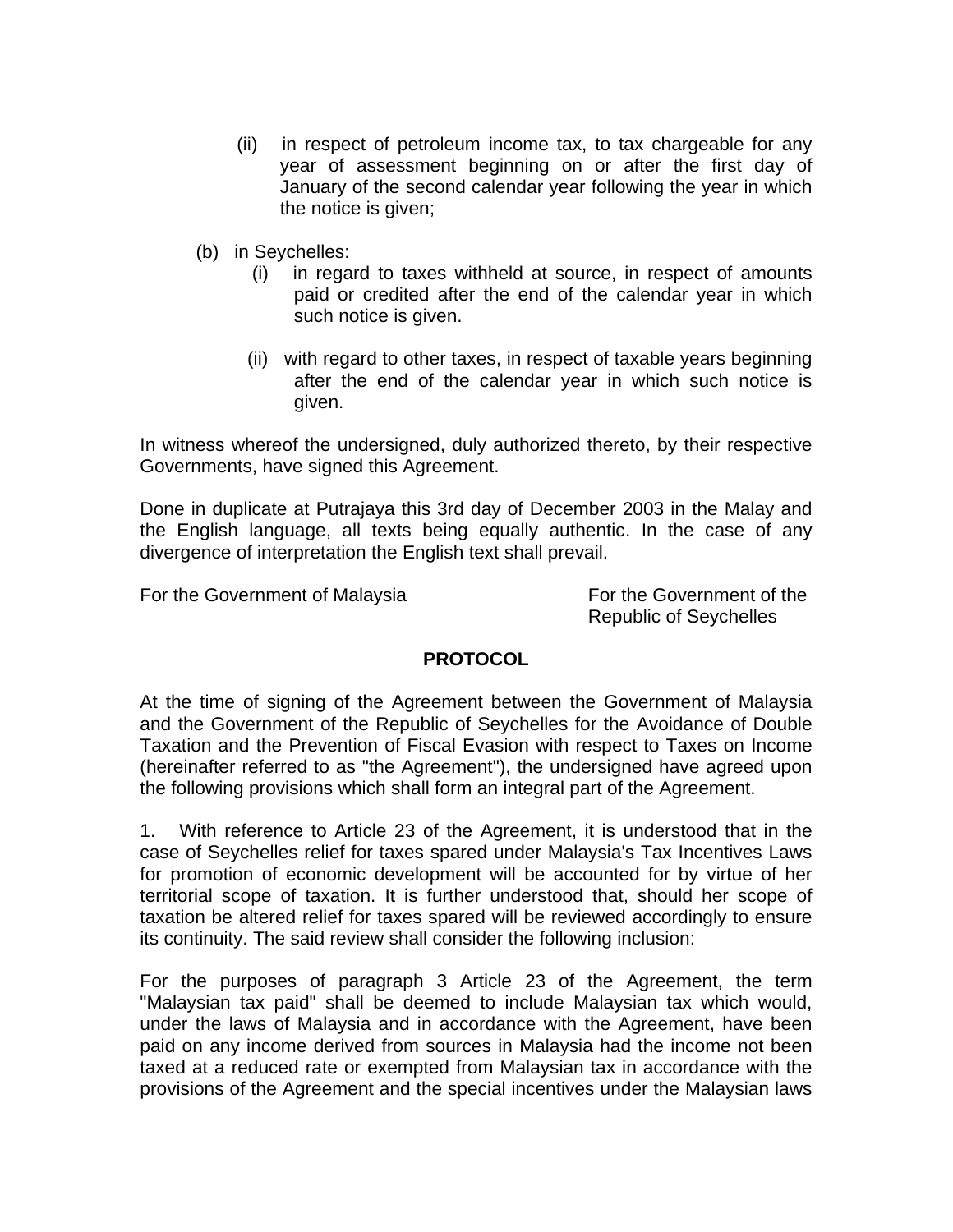for the promotion of economic development of Malaysia which were in force on the date of signature of the Agreement or any other provisions which may subsequently be introduced in Malaysia in modification of, or in addition to, those laws so far as they are agreed by the competent authorities of the Contracting States to be of a substantially similar character.

2. That the exemption or reduction of tax provided in the Agreement shall not apply as follows:

(a) in the case of Malaysia:

 any person carrying on offshore business activity under the provision of section 2(1) of the Labuan Offshore Business Activity Act 1990 of Malaysia;

(b) in the case of Seychelles:

any person carrying on a business activity under the following Acts:

- (i) International Business Companies Act, 1994;
- (ii) International Trusts Act, 1994; and
- (iii) International Trade Zone Act, 1995 and Regulations.

3. In the event a Contracting State enacts any legislation for a business activity of identical or substantially similar character to any business activity referred to in paragraph 2 after the date of signature of the Agreement, that Contracting State shall notify the other Contracting State of the said legislation and paragraph 2 shall apply.

In witness whereof the undersigned, duly authorized thereto, by their respective Governments, have signed this Protocol.

Done in duplicate at Putrajaya this 3rd day of December 2003 in the Malay and the English language, all texts being equally authentic. In the case of any divergence of interpretation the English text shall prevail.

For the Government of Malaysia For the Government of the

Republic of Seychelles

Made 15 April 2004 [Perb. 0.6869/93(74); PN(PU2)80/A/VI]

> Tan Sri Nor Mohamed Yakcop Second Minister of Finance